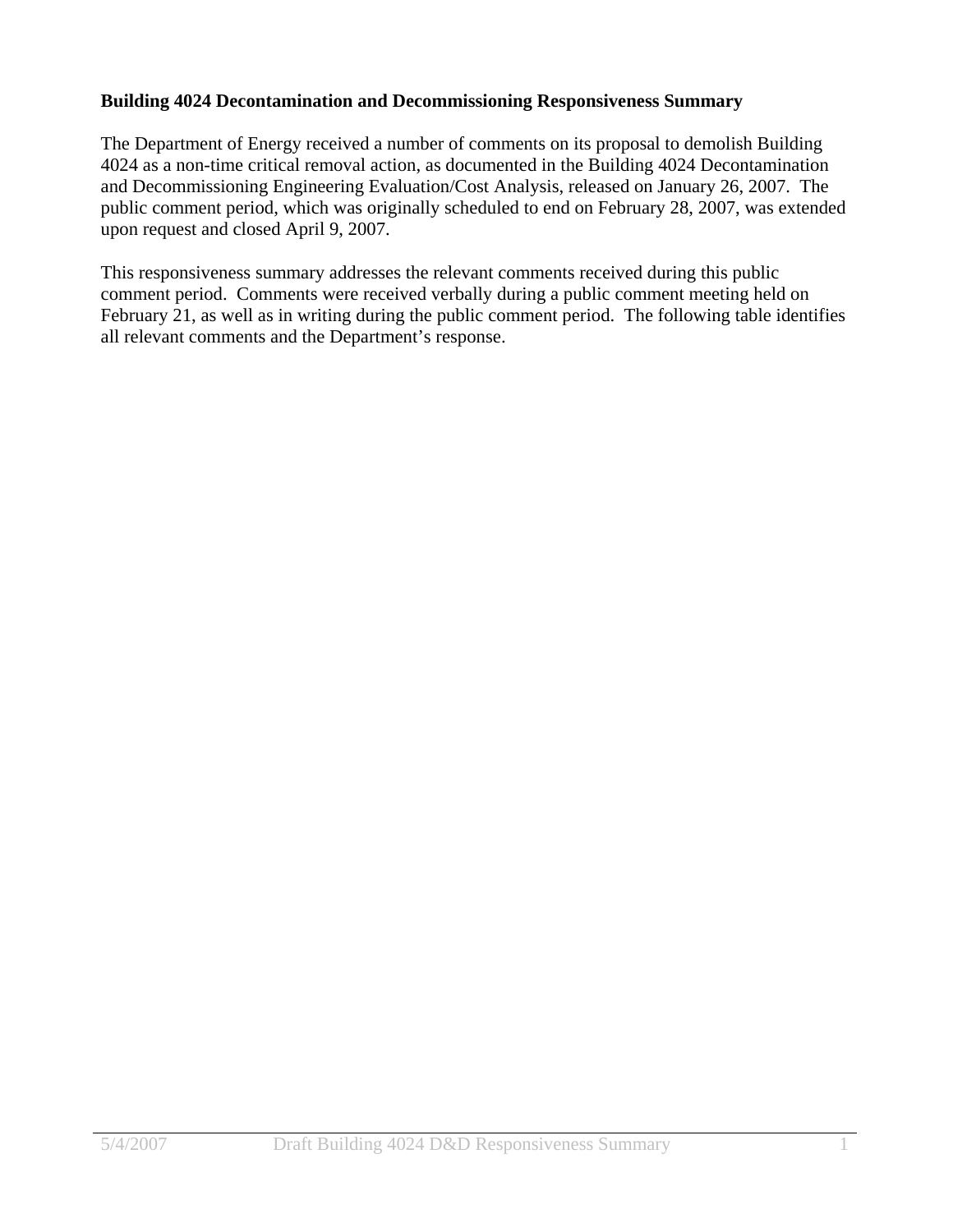| <b>Commenter</b>            | <b>Comment</b>                                                                                                                                                                            | <b>DOE Response</b>                                                                                      |
|-----------------------------|-------------------------------------------------------------------------------------------------------------------------------------------------------------------------------------------|----------------------------------------------------------------------------------------------------------|
|                             | <b>Regulatory Process-related</b>                                                                                                                                                         |                                                                                                          |
| D. Raskin                   | First, comply with CERCLA. And everything -- everything there -- should be cleaned up to<br>EPA standards.                                                                                | The Building 4024 removal action project is<br>consistent with CERCLA and complies with all other        |
| S. Kuehl                    | The EE/CA proposes not to undertake the EPA site characterization that DOE had<br>previously committed to permit. This is baffling, since the mid-1990s characterization by               | applicable regulations.                                                                                  |
|                             | Rocketdyne was summarily dismissed by the EPA as technically flawed and the DOE<br>agreed to have the EPA characterize the site correctly. The EE/CA however, now                         | In 1995, DOE and EPA signed a joint policy<br>agreement that stated DOE would decommission its           |
|                             | proposes closure of the 4024 area without the characterization by EPA which was agreed<br>to.                                                                                             | facilities under its CERCLA removal action authority,<br>in this case decommissioning Building 4024 as a |
| Mr. Luker                   | By cutting things up into smaller pieces you're sort of ignoring the larger problem. From<br>my perspective, there are too many agencies with too many different agendas here. And        | non-time critical removal action.                                                                        |
|                             | everything should be controlled by one agency so that we can go to one central source<br>for information. Since nobody is in charge because everybody's in charge, DOE doesn't            | The 1995 joint policy memorandum was written to<br>encourage streamlined decision making.                |
|                             | talk to DTSC, doesn't talk to Health Services, it doesn't talk to the water board. At the last<br>working group meeting, you know basically I got up and I told the DTSC that they should | EPA has stated in an email to the SSFL work group,<br>"EPA believes that DOE's "streamlined" approach to |
|                             | start talking to you so that you guys can coordinate your efforts. There is no coordination<br>between the DOE and the DTSC, and somebody should be doing that.                           | the Two EE/CAs is appropriate given the nature of                                                        |
| C. Walsh                    | This is not the way people to go about things. And now you're going to -- When you're<br>calling this streamlined, this is not acceptable.                                                | the cleanup activities and the circumstances<br>presented at Building 4024 and the RMHF" (EPA<br>2007).  |
|                             | The EE/CA itself violates EPA guidance on EE/CA's; instead it is a "streamlined" version.                                                                                                 | The non-time critical removal action process is a                                                        |
|                             | The fact that Boeing, DOE and DTSC are working on different things and not working<br>together also assures that the best possible solution will not be even looked for.                  | streamlined process for building removal and<br>remediation of associated contaminated soil. It          |
| E. Crawford                 | And so I would just say this -- this -- it's a streamlined EE/CA. You can't stream anything -<br>- streamline anything. I'm sorry. Not in this community. Not on this site. Not on this   | includes documenting the proposed removal action<br>in the EE/CA, as well as providing a public comment  |
|                             | project. Cross all the Ts, dot all the Is.                                                                                                                                                | period for interested community members to<br>comment on the proposal.                                   |
|                             | I did download four copies of the EPA comment letter January 11 on this plan. And they<br>do say you're streamlining. They do say you're not following CERCLA. They do say that           | DOE followed the process that is provided in the                                                         |
|                             | your standards are not EPA-cleanup-compliant with residential use, which is what they                                                                                                     | 1995 joint policy memorandum to consult with EPA                                                         |
|                             | have been on record for the past seven years as doing.                                                                                                                                    | and it also provided a copy of the EE/CA to DTSC.                                                        |
| D. Hirsch<br>Dr. T. Cochran | We respectfully suggest DOE withdraw its EE/CA and commence cleanup of the full site<br>consistent with the 1995 DOE-EPA Joint Policy and its obligations under the                       | Comments from the regulators have been<br>incorporated into the EE/CA.                                   |
| M. Decker                   | environmental laws and regulations of the nation.                                                                                                                                         |                                                                                                          |

**Table 1: DOE Response to Comments on Building 4024 Decommissioning and Decontamination EE/CA**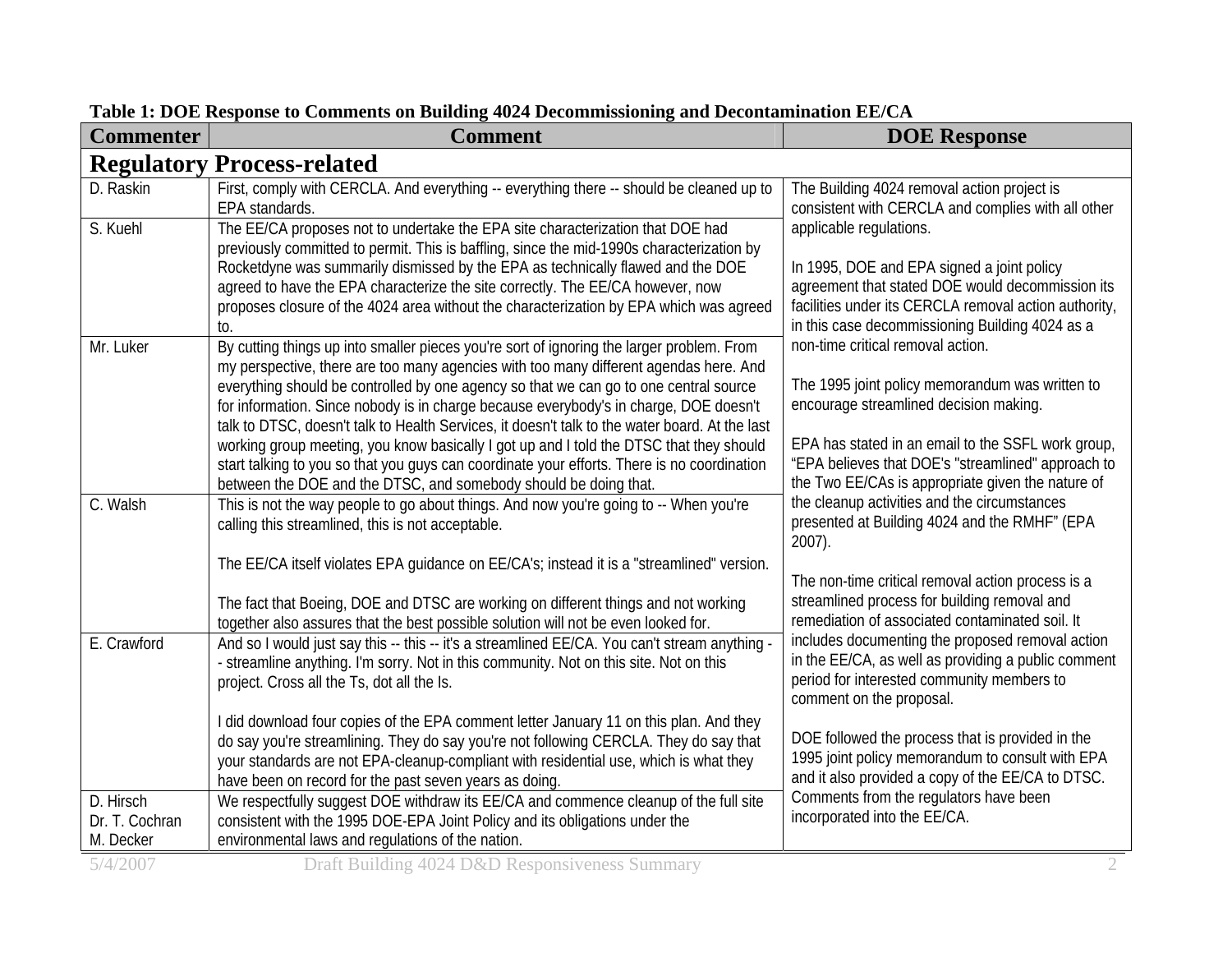| <b>Commenter</b>         | <b>Comment</b>                                                                                                                                                                                                                                                                                                                                                                                                                                                                                                                                                                                                             | <b>DOE Response</b>                                                                                                                                                                                         |
|--------------------------|----------------------------------------------------------------------------------------------------------------------------------------------------------------------------------------------------------------------------------------------------------------------------------------------------------------------------------------------------------------------------------------------------------------------------------------------------------------------------------------------------------------------------------------------------------------------------------------------------------------------------|-------------------------------------------------------------------------------------------------------------------------------------------------------------------------------------------------------------|
| D. Hirsch                | One is [DOE is] not complying, as I will disclose in a moment; and secondly, under that<br>joint policy, the entire site was supposed to be cleaned up consistent with EPA's criteria.                                                                                                                                                                                                                                                                                                                                                                                                                                     | Environmental impacts were assessed in the<br><b>Environmental Assessment.</b>                                                                                                                              |
|                          |                                                                                                                                                                                                                                                                                                                                                                                                                                                                                                                                                                                                                            | DOE has used a residential exposure scenario to<br>develop soil cleanup goals for carcinogenic risks                                                                                                        |
| See List #1 for<br>names | As a citizen living near the Boeing Santa Susana Field Laboratory site, I am deeply<br>concerned at your agency's streamlined EE/CA for Building 4024, site of the SNAP<br>reactor.                                                                                                                                                                                                                                                                                                                                                                                                                                        | using EPA's risk data. The cleanup will be fully<br>protective of human health and the environment for<br>any reasonably anticipated future land use.                                                       |
|                          | To protect our health and environment we require that your agency produce a full<br>CERCLA-compliant analysis and cleanup plan, as the EPA has stated you should<br>execute. You only offer a "no cleanup" and lax cleanup option - we require a CERCLA-<br>compliant option regardless of cost.                                                                                                                                                                                                                                                                                                                           | Note: Complete copies of CERCLA, the 1995 joint<br>DOE/EPA policy memo on decommissioning DOE<br>facilities, and other regulations and directives (i.e.,<br>the NCP and Executive Order 12580) can be found |
|                          | Do an Enviro Impact report on SSFL.                                                                                                                                                                                                                                                                                                                                                                                                                                                                                                                                                                                        | in the Building 4024 Administrative Record, and on<br>the ETEC website.                                                                                                                                     |
| See List #2 for<br>names | I disagree with the Department of Energy's plan for Bldg. 4024 & the Radioactive<br>Materials Handling Facility. Your agency breaks CERCLA laws; it "streamlines" its<br>investigation, and uses very loose standards when calculating how much of your nuclear<br>waste to leave behind. The entire ETEC site has been inadequately characterized and<br>cleaned up.                                                                                                                                                                                                                                                      |                                                                                                                                                                                                             |
|                          | We demand a full EPA-compliant Site Characterization for the entire ETEC, and EPA<br>residential standards to be used when calculating risk and cleanup measures. Your<br>Agency is running the "Accelerated Cleanups Program" across the country, and your<br>methods leave behind 99% of the nuclear waste at the SSFL and DOE's other sites.<br>Instead, follow your 16-year promise to use EPA residential cleanup standards, follow all<br>rules of CERCLA and ensure that the work you did ostensibly to protect us under<br>"national security" does not end up causing us great harm, generations into the future. |                                                                                                                                                                                                             |
| D. Hirsch                | DOE has ignored all of those EPA comments. In January, EPA issued a second letter<br>dealing with this particular project, not with any of the prior projects. It says that this<br>EE/CA -- E-E-C-A, which is a term of CERCLA -- violates EPA's guidance on how you're<br>supposed to do these kind of cleanups. DOE has not done anything to fix that. It<br>continues to violate it. It continues to issue what they call a streamlined EE/CA. Let me<br>tell you what is meant by "streamlined."                                                                                                                      |                                                                                                                                                                                                             |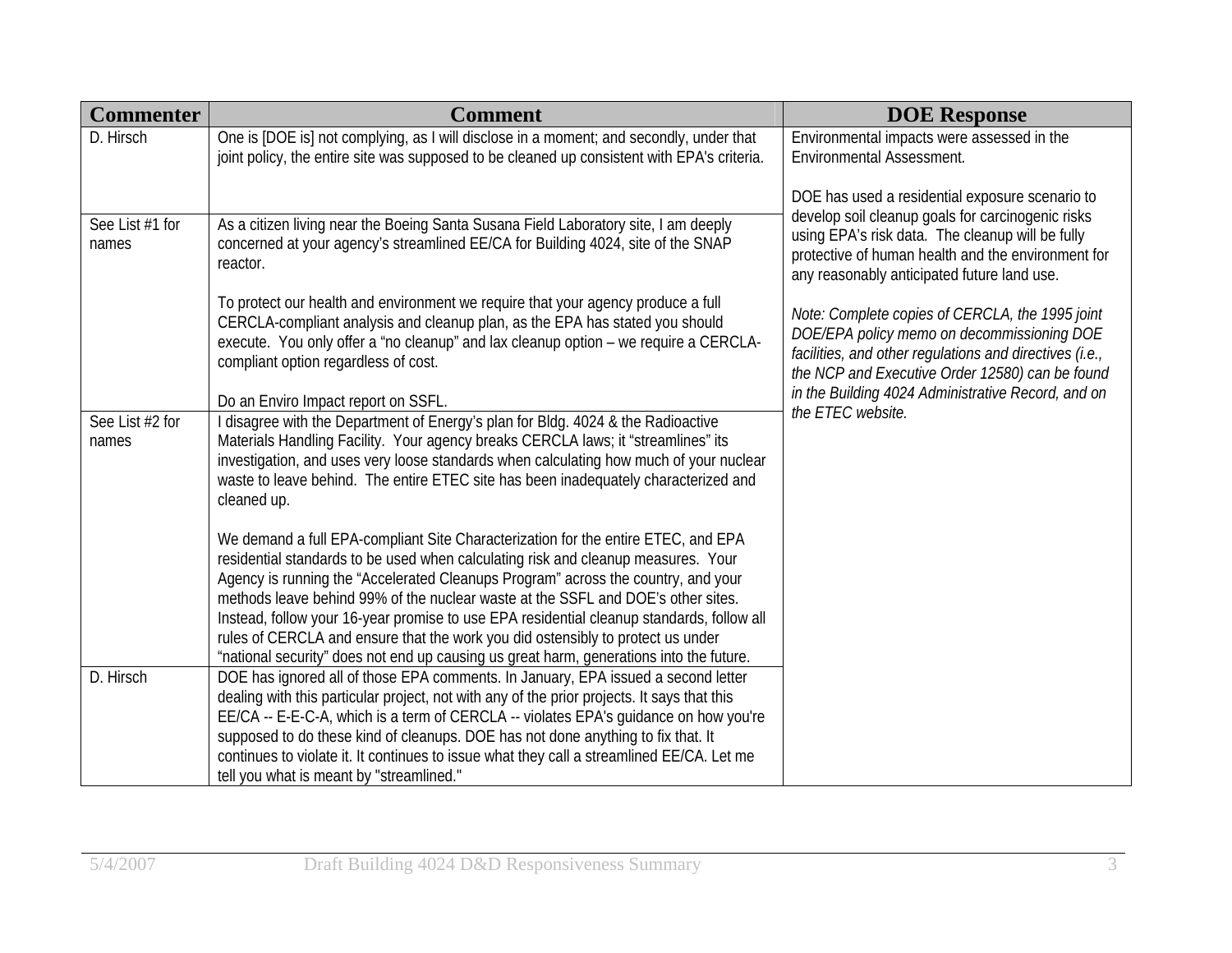| <b>Commenter</b> | <b>Comment</b>                                                                              | <b>DOE Response</b>                                 |
|------------------|---------------------------------------------------------------------------------------------|-----------------------------------------------------|
| D. Hirsch        | He [Thomas Johnson] mentioned a law called CERCLA -- that's Super Fund law -- and a         | The 1995 joint policy memorandum was not written    |
|                  | 1995 joint policy that DOE had committed to clean up all of this site consistent with EPA's | specifically for the ETEC site, but the DOE complex |
|                  | Super Fund criteria.                                                                        | as a whole. Furthermore, it applies only to the     |
|                  |                                                                                             | decommissioning of surplus buildings structures and |
|                  |                                                                                             | soil associated with these building footprints.     |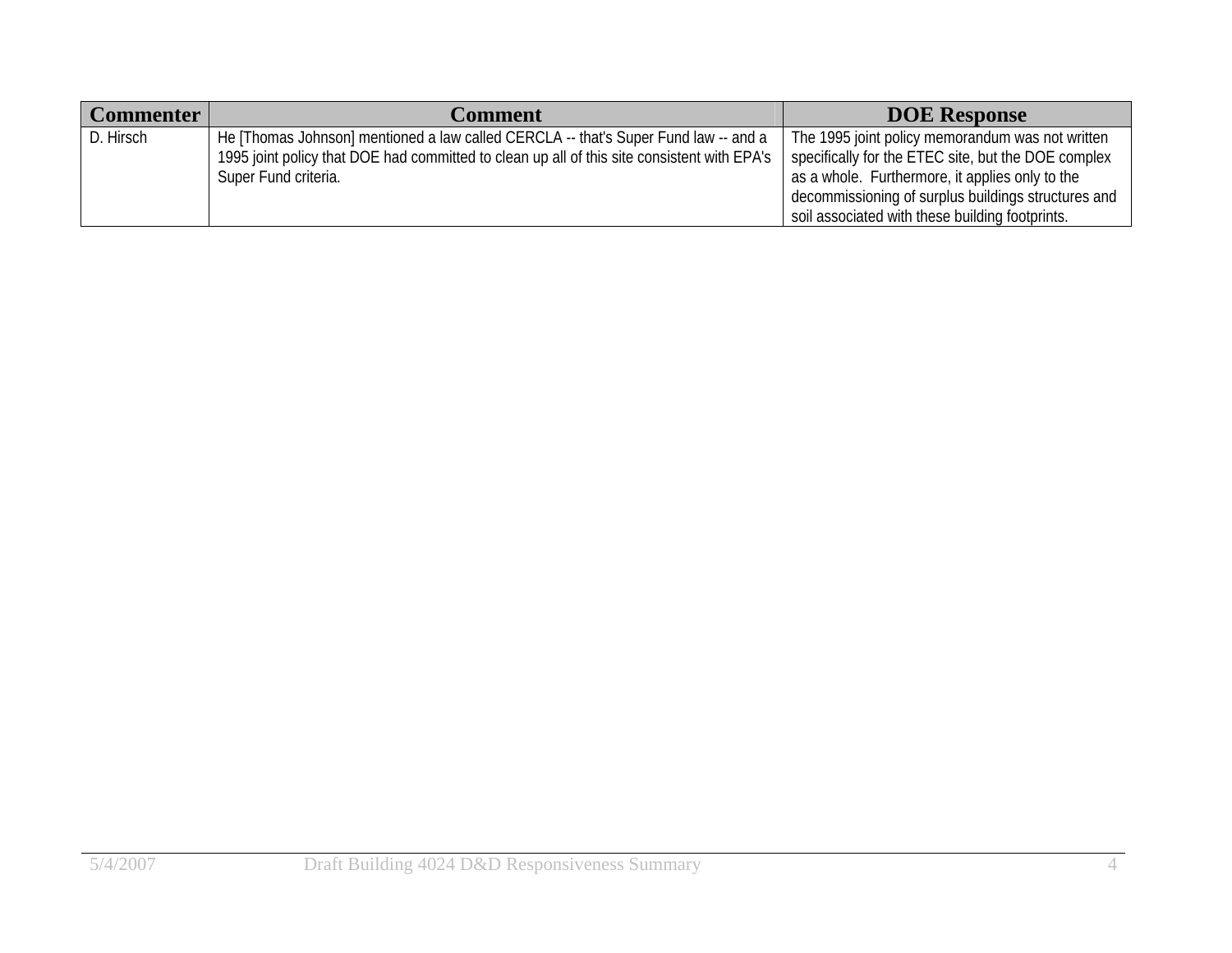| <b>Commenter</b>                                                                    | <b>Comment</b>                                                                                                                                                                                                                                                                                                                                                                                                                                                                                                                                                                                                                                                                                                                                        | <b>DOE Response</b>                                                                                                                                                                                                                                                                                                                                                                                                                                                                                                                                                 |
|-------------------------------------------------------------------------------------|-------------------------------------------------------------------------------------------------------------------------------------------------------------------------------------------------------------------------------------------------------------------------------------------------------------------------------------------------------------------------------------------------------------------------------------------------------------------------------------------------------------------------------------------------------------------------------------------------------------------------------------------------------------------------------------------------------------------------------------------------------|---------------------------------------------------------------------------------------------------------------------------------------------------------------------------------------------------------------------------------------------------------------------------------------------------------------------------------------------------------------------------------------------------------------------------------------------------------------------------------------------------------------------------------------------------------------------|
| <b>Notification</b>                                                                 |                                                                                                                                                                                                                                                                                                                                                                                                                                                                                                                                                                                                                                                                                                                                                       |                                                                                                                                                                                                                                                                                                                                                                                                                                                                                                                                                                     |
| M. Perryman                                                                         | On your website you have posted that you put it in the Daily News. And if you PDFd it,<br>you can actually get the Daily News article. It's actually not an article. It's an<br>advertisement that was paid for.<br>In addition to a public notice in the back in fine print in the Ventura County Star, I'd just<br>like to note that both an advertisement and a public notice doesn't show up in any kind of<br>national archive system -- just Proquest or any news archive system - nor were -- Thank<br>God that the elected officials and representatives were here today. Nor were they notified<br>either.                                                                                                                                   | Although DOE met all its legal requirements, in<br>regards to the public notification process, we will<br>strive to improve our public notification methods in<br>the future.<br>Closing of the comment period was extended from<br>February 28 to April 9, 2007, to allow for additional<br>time to allow the public to comment. During this                                                                                                                                                                                                                       |
| Mr. Luker                                                                           | I would like to see more notice of these meetings.                                                                                                                                                                                                                                                                                                                                                                                                                                                                                                                                                                                                                                                                                                    | extension, DOE also took the opportunity to interact                                                                                                                                                                                                                                                                                                                                                                                                                                                                                                                |
| C. Mays<br>Ms. Rowe<br>Mr. Gonzalez (on<br>behalf of Senator<br>Feinstein's office) | Send out the CERCLA – in full to everybody. Put it in the newspaper.<br>I know, because I am more or less a health advocate activist, that if you want to reach<br>groups there are certain newspapers that you notify in. And The L.A. Times gets the<br>greatest readership in this area.<br>Also, like I said, when I got this letter disclosing that I'm in this prevailing winds area, if I'm<br>getting that kind of letter about that, then if you've got a big enough problem with this<br>building, you should be sending letters to the residents of Simi Valley and West Hills or<br>anybody that's in that prevailing winds area to their homes so that they know about this<br>meeting.<br>Our office was never made aware of that date. | with various congressional representatives and<br>elected officials on this process.<br>An additional mailer was sent out to approximately<br>4,500 people on the SSFL mailing list, as a reminder<br>of this public comment period extension deadline and<br>as an encouragement to provide comments.<br>In addition to meeting the legal requirements of the<br>public notification process and document availability<br>in local libraries, the DOE made all the components<br>of the Building 4024 Administrative Record file<br>available on the ETEC website. |
| Ms. Klea                                                                            | And also I'd like to reprimand you people for not putting any notices in the papers in the<br>San Fernando Valley. Not the Daily News and not the Los Angeles Times.                                                                                                                                                                                                                                                                                                                                                                                                                                                                                                                                                                                  |                                                                                                                                                                                                                                                                                                                                                                                                                                                                                                                                                                     |
| E. Crawford                                                                         | That was not public notification. Yeah. Okay. I mean, it violates the law and it's, you<br>know, really disingenuous. I mean, just for the future, I'm just trying to tell you why we are<br>so upset at that because it doesn't follow CERCLA law and it doesn't follow the precedent<br>that has been long-standing in this community about proper mailing, proper notification<br>about 30-day comment periods, about the availability of documents that you know impact<br>the site.                                                                                                                                                                                                                                                              |                                                                                                                                                                                                                                                                                                                                                                                                                                                                                                                                                                     |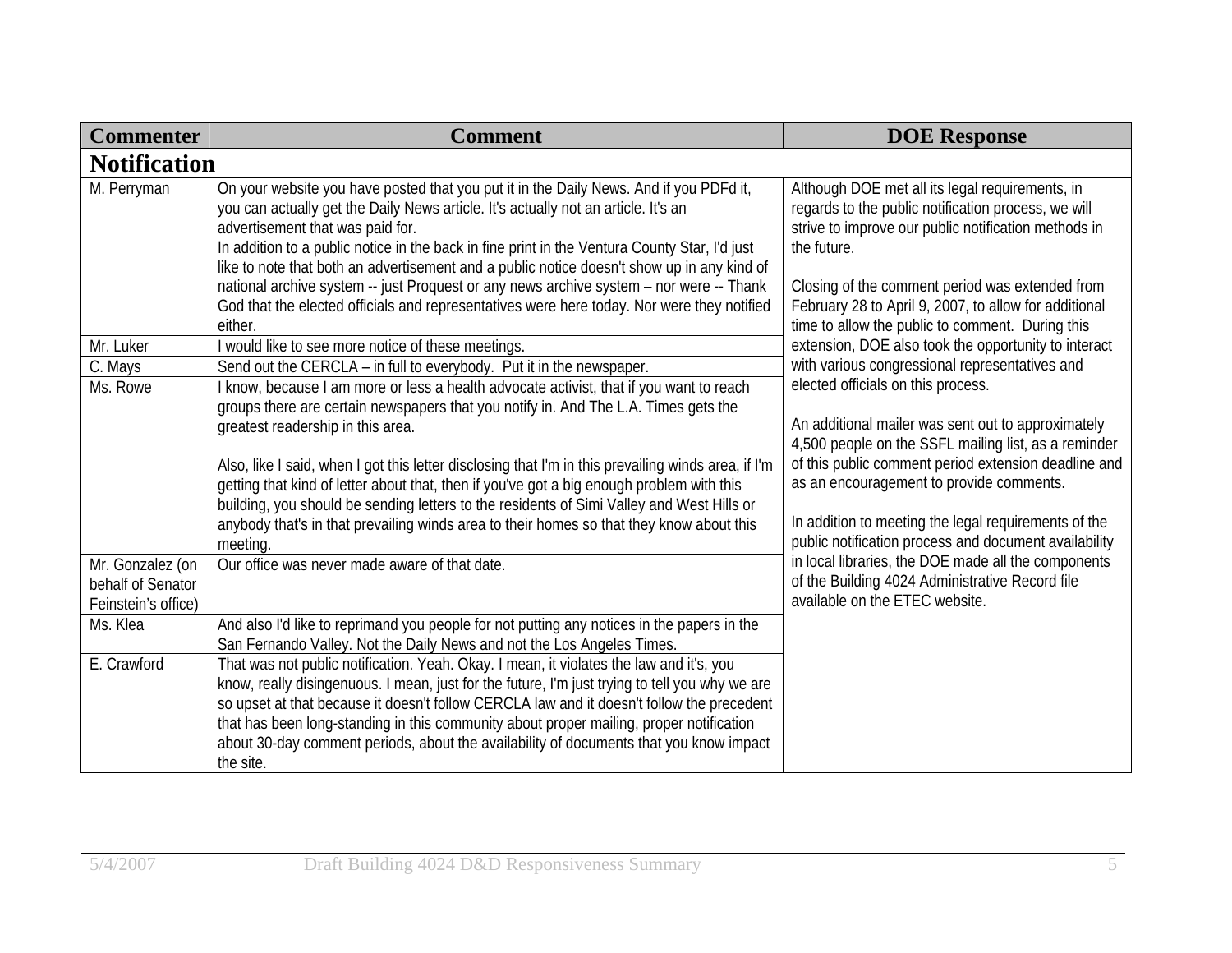| <b>Commenter</b> | <b>Comment</b>                                                                                                                                                                                                                                                                                                                                                                                                                                                                                                                                                                                                                                                                                                                                                                                                                                                                                                                                                                                                                                                                                                                                                                                                                                                                                                                                                                                                                                                                                                                                                                                                                                                                                                                                                                                                                                                                                                                                                                                                                                                                                                                                                                                                                                                                                                                                                                                 | <b>DOE Response</b>                       |
|------------------|------------------------------------------------------------------------------------------------------------------------------------------------------------------------------------------------------------------------------------------------------------------------------------------------------------------------------------------------------------------------------------------------------------------------------------------------------------------------------------------------------------------------------------------------------------------------------------------------------------------------------------------------------------------------------------------------------------------------------------------------------------------------------------------------------------------------------------------------------------------------------------------------------------------------------------------------------------------------------------------------------------------------------------------------------------------------------------------------------------------------------------------------------------------------------------------------------------------------------------------------------------------------------------------------------------------------------------------------------------------------------------------------------------------------------------------------------------------------------------------------------------------------------------------------------------------------------------------------------------------------------------------------------------------------------------------------------------------------------------------------------------------------------------------------------------------------------------------------------------------------------------------------------------------------------------------------------------------------------------------------------------------------------------------------------------------------------------------------------------------------------------------------------------------------------------------------------------------------------------------------------------------------------------------------------------------------------------------------------------------------------------------------|-------------------------------------------|
| D. Hirsch        | There's not a word on the post card about this document called the EE/CA, its availability<br>or comment period expiring February 28. It invites you to come to a meeting.<br>When you arrived, you're given a copy of the EE/CA. As you sit here, you have no time to<br>read it. They claim that the meeting is to get your comments on a document you can't<br>possibly have reviewed. They published -- The sole public notice was two fine-print ads in<br>the newspaper. The first ad said If you want more information, go to a certain website. If<br>you click on that website, you get emptiness. Doesn't work.<br>So they've asked you to comment on something you haven't seen. They're now telling<br>you you have seven days to get comments in on this document and that administrative<br>record. They're telling you today. The handout that they gave out to you as you walked in<br>said "How do I comment?" You can comment today on the EE/CA which they say they're<br>handing out today -- and none of you can read it because you've been sitting here<br>listening to them -- or you can send in comments within seven days.<br>Now, that's not what the CERCLA law requires. They didn't notify, to the best of my<br>knowledge, a single state legislator or federal legislator about the availability of the EE/CA<br>or the comment period. They didn't notify a single reporter. They didn't send out a press<br>release. They didn't make a phone call. There was a mailing list that has been generated<br>of everybody that's concerned about this site. They did not send out a mailing saying, We<br>have a document. We have 30 days. They didn't send out copies of the document.<br>Instead, they sent out a misleading post card saying, Come to a public meeting, without<br>mentioning there is a document, how to find it, or the comment period. So they're<br>pretending that this is a session for you to comment on. And so my first request is that<br>you comply with the law, that you renotice this, that you mail out to your mailing list a<br>notice that there is this document, that it is available now finally on the website -<br>We had a notice issued on January 26 or January 27 that there was a 30-day comment<br>period on the EE/CA and to go to the website to obtain it. It was not on the website at that<br>time at all. | Please see DOE response on previous page. |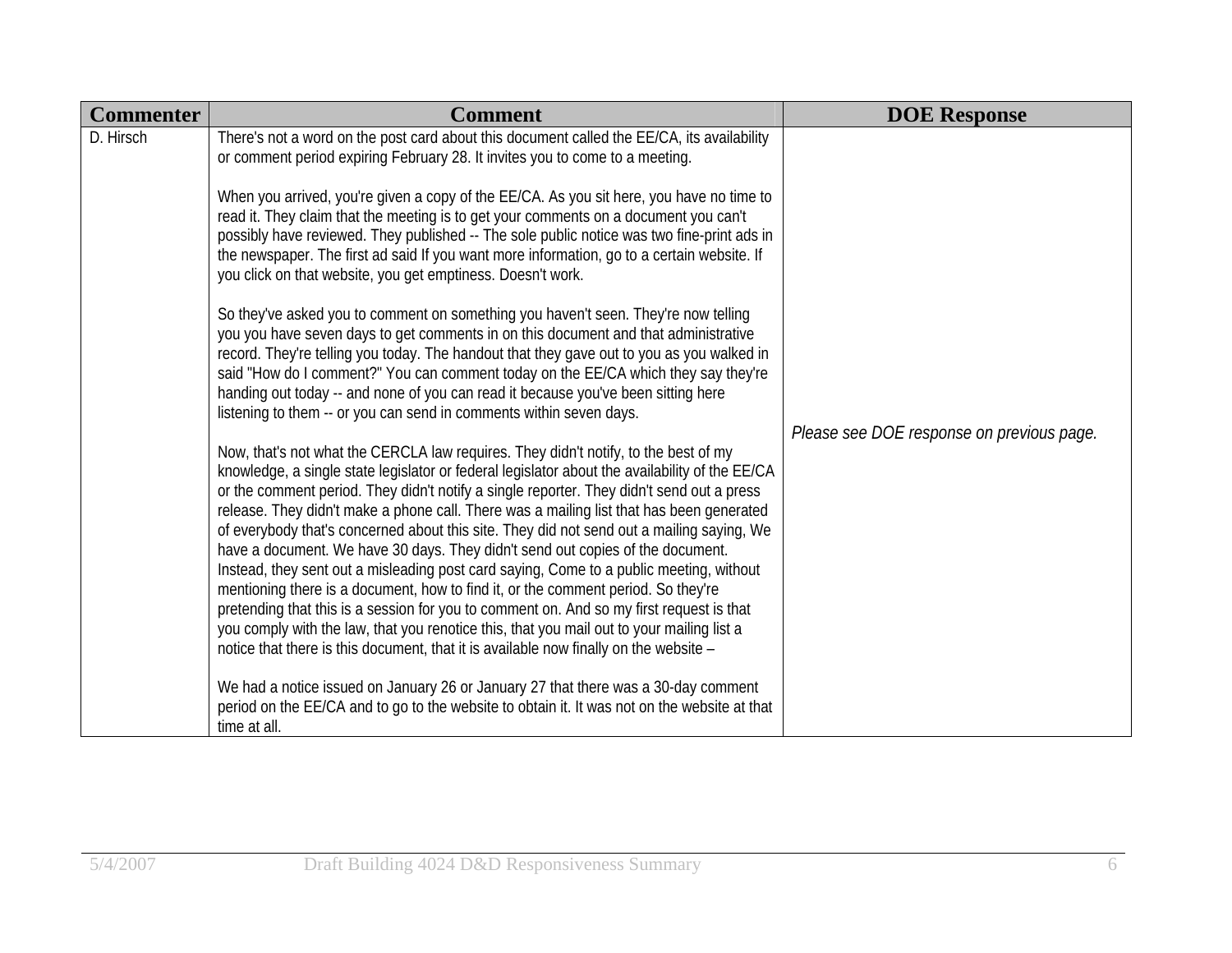| <b>Commenter</b>    | <b>Comment</b>                                                                                                                                                                                                                                                                                                                                                                                                                                                                          | <b>DOE Response</b>                                                                                                                                     |
|---------------------|-----------------------------------------------------------------------------------------------------------------------------------------------------------------------------------------------------------------------------------------------------------------------------------------------------------------------------------------------------------------------------------------------------------------------------------------------------------------------------------------|---------------------------------------------------------------------------------------------------------------------------------------------------------|
|                     | <b>Public Comment Period Duration</b>                                                                                                                                                                                                                                                                                                                                                                                                                                                   |                                                                                                                                                         |
| Mr. Luker           | This wasn't enough time to respond to this. You need to extend it by another 45 days I<br>would say. We could get twice as many people if it had been extended like that.                                                                                                                                                                                                                                                                                                               | The original public comment period satisfied the legal<br>requirements for a 30-day comment period; however,                                            |
| S. Boeker           | I would greatly appreciate if you would at least provide -- It would be very nice if you could<br>give us 60 days on this.                                                                                                                                                                                                                                                                                                                                                              | due to multiple requests at the public comment<br>meeting, in writing, and from congressional                                                           |
| <b>B.</b> Mills     | Please extend the public comment period, as requested by the citizens.                                                                                                                                                                                                                                                                                                                                                                                                                  | delegates, the public comment period was extended.                                                                                                      |
| C. Mays             | We need a 45 day extension.                                                                                                                                                                                                                                                                                                                                                                                                                                                             |                                                                                                                                                         |
| M. Perryman         | We've gone out -- gone ahead and printed out these postcards for everybody here at the<br>meeting today that basically ask DOE to extend the public comment period and also we<br>require agencies to produce a full circle [CERCLA-]compliant analysis and cleanup plan<br>that -- I'm sorry -- Dan Hirsch was talking about earlier. So if you guys would like to fill<br>these out, I have them. And we have a box right next to the door, and we'd be happy to<br>give them to DOE. | The original comment period began on January 26,<br>2007, and was scheduled to end on February 28,<br>2007. The end date was extended to April 9, 2007. |
|                     | Therefore, this ETEC 4024 cleanup plan that, by the way, so needs a proper public<br>comment period because it wasn't followed. It also needs to be expanded to allow the<br>community's comments about what's going on in this facility as it is in our back yards and<br>we don't have any other time to communicate it to you in a public forum.                                                                                                                                     |                                                                                                                                                         |
| Ms. Garcia          | Hi. I'm here on behalf of Senator Sheila Kuehl. My name is Hilda Garcia to ask you to<br>extend the public comment period so that people can have enough time to voice their<br>concerns. Thank you.                                                                                                                                                                                                                                                                                    |                                                                                                                                                         |
| Mr. Gonzalez        | Hi. I'm Guillermo Gonzalez from Senator Feinstein's office. And I think earlier it was                                                                                                                                                                                                                                                                                                                                                                                                  |                                                                                                                                                         |
| (on behalf of       | referenced that the public comment period started on January 27. And I would also ask                                                                                                                                                                                                                                                                                                                                                                                                   |                                                                                                                                                         |
| Senator             | that the public comment period be extended. Thank you.                                                                                                                                                                                                                                                                                                                                                                                                                                  |                                                                                                                                                         |
| Feinstein's office) |                                                                                                                                                                                                                                                                                                                                                                                                                                                                                         |                                                                                                                                                         |
| C. Walsh            | First off, the comment period must be extended 45 days. This has not been noticed and<br>that is illegal. That cannot be allowed.                                                                                                                                                                                                                                                                                                                                                       |                                                                                                                                                         |
| Ms. Klea            | We need a longer comment period.                                                                                                                                                                                                                                                                                                                                                                                                                                                        |                                                                                                                                                         |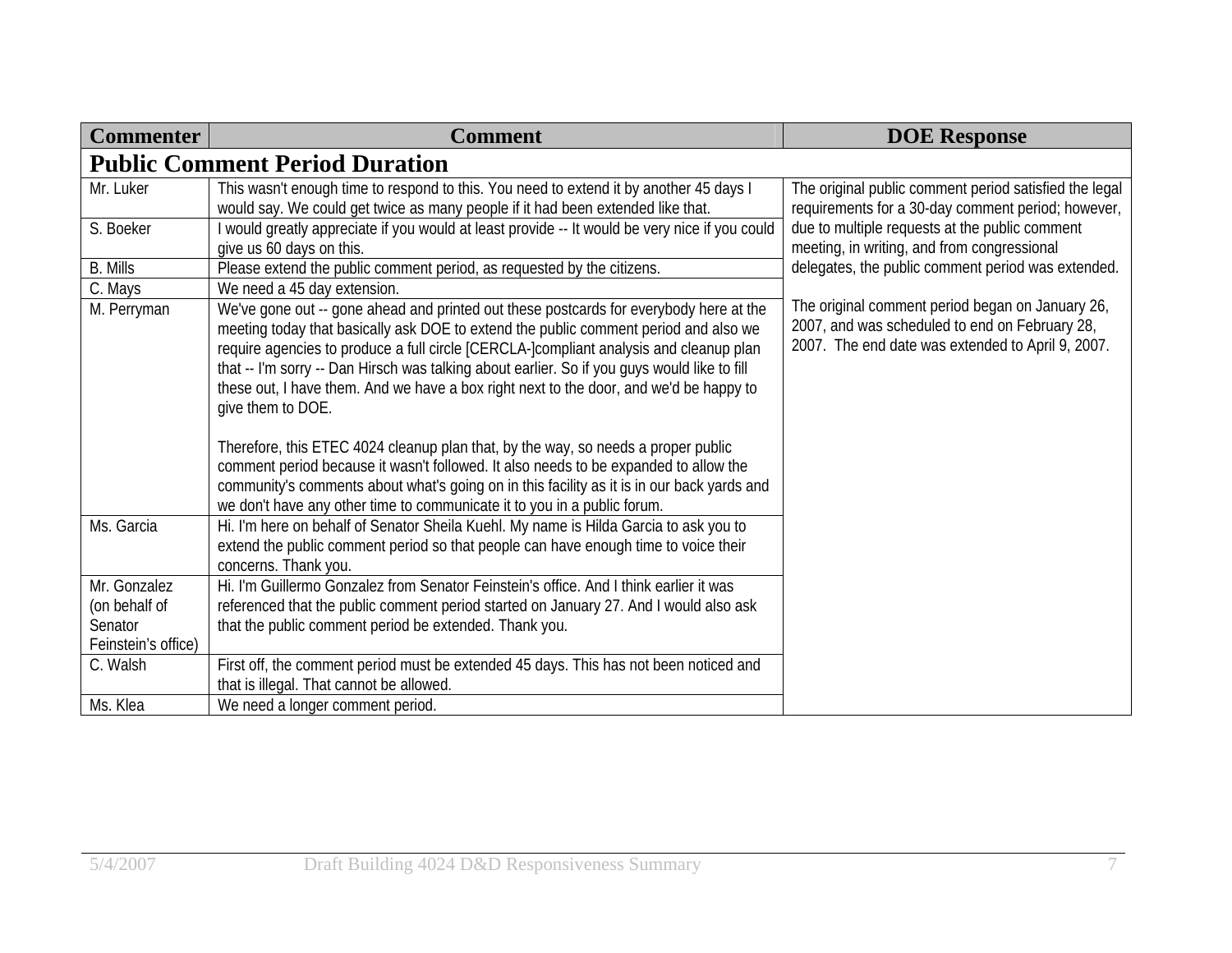| <b>Commenter</b>                     | <b>Comment</b>                                                                                                                                                                                                                                                                                                                                                                                                                                                                                                                                                                                                                                                                                         | <b>DOE Response</b>                       |
|--------------------------------------|--------------------------------------------------------------------------------------------------------------------------------------------------------------------------------------------------------------------------------------------------------------------------------------------------------------------------------------------------------------------------------------------------------------------------------------------------------------------------------------------------------------------------------------------------------------------------------------------------------------------------------------------------------------------------------------------------------|-------------------------------------------|
| D. Hirsch<br>E. Crawford             | And I'd ask you to actually mail out the document and announce a 45-day comment<br>period from the time people get it. -- that you notify each legislative office of this matter as<br>well, and that you notify the press. This otherwise is simply a sham. Two fine-print ads in<br>the newspaper with links to websites that don't work and a public meeting where they tell<br>you to comment on something that they handed a minute before you walked in.<br>I hope that you will positively say, yes, we'll get an extension to the comment period so<br>maybe documents may be available.<br>I don't know how it works, but the process that has been followed, the process that I              |                                           |
|                                      | understand that is legal by under CERCLA and that has been operating here is you notify<br>the stakeholders that there is a plan, you tell them where they get the plan, and you let<br>them know when the clock starts running. So I would have to say definitely on behalf of<br>everybody here I would urge very strongly that DOE indeed institute a 45-day comment<br>period so that indeed now that we know there's a document, now that we have it we can<br>actually go home and in a reasonable amount of time absorb the information, make our<br>comments in the way that we're used to making comments, in a way that is indeed<br>consistent with established California and federal law. | Please see DOE response on previous page. |
|                                      | It's extraordinarily important and I can't urge you strongly enough to agree to a 45-day<br>extension to hopefully rectify the problem.                                                                                                                                                                                                                                                                                                                                                                                                                                                                                                                                                                |                                           |
| Ms. Raskin                           | And also having the seven-day comment period is crappy. I had no knowledge of it<br>except for your little lovely card that I got. There was nothing in the newspapers. So it<br>should be extended 45 days.                                                                                                                                                                                                                                                                                                                                                                                                                                                                                           |                                           |
| B. Miller (on<br>behalf of           | Like Senator Feinstein's office, to my knowledge we have not received any type of a<br>notice for a comment period.                                                                                                                                                                                                                                                                                                                                                                                                                                                                                                                                                                                    |                                           |
| Representative<br>Gallegly's office) | So I guess I would ask on the record that it will -- it should be extended to allow the public<br>to comment on this.                                                                                                                                                                                                                                                                                                                                                                                                                                                                                                                                                                                  |                                           |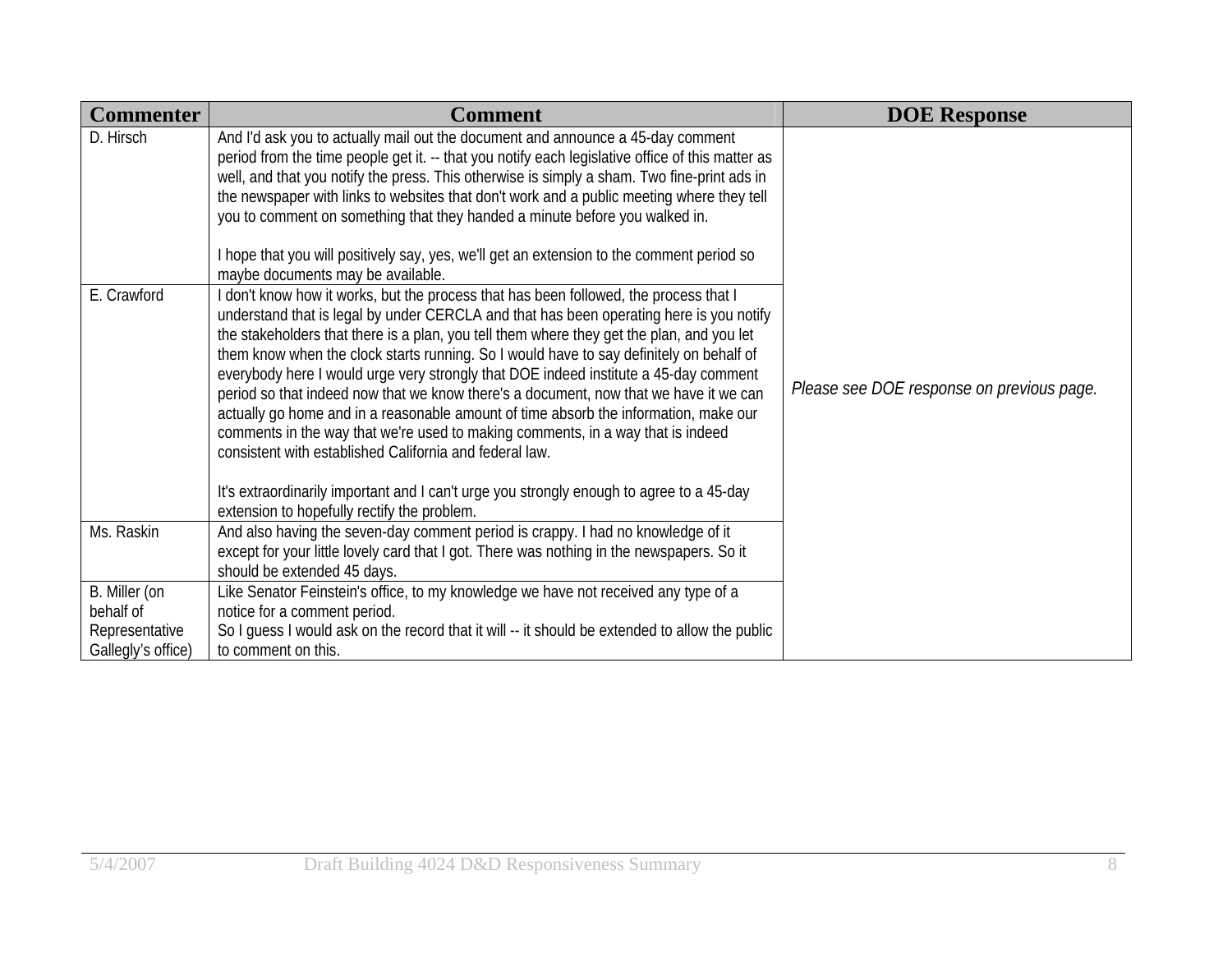| <b>Commenter</b> | Comment                                                                                                                                                                                                                                                                                                                                             | <b>DOE Response</b>                                                                                                                                                                                                                                                                                                                                                                            |
|------------------|-----------------------------------------------------------------------------------------------------------------------------------------------------------------------------------------------------------------------------------------------------------------------------------------------------------------------------------------------------|------------------------------------------------------------------------------------------------------------------------------------------------------------------------------------------------------------------------------------------------------------------------------------------------------------------------------------------------------------------------------------------------|
|                  | <b>Administrative Record</b>                                                                                                                                                                                                                                                                                                                        |                                                                                                                                                                                                                                                                                                                                                                                                |
| D. Hirsch        | You mentioned that the administrative record is available now finally on the website and<br>you just showed us the page. But when I went on the website, it tells us you have to go to<br>the reading room, the library to see the administrative records. I'm not even sure that your<br>statement that it's now available on the website is true. | As required by CERCLA, the official Building 4024<br>Administrative Record was made available on<br>January 26, 2007, at three libraries in the area:<br>-the Simi Valley Library;<br>-the Platt Branch Library; and<br>-the Oviatt Library located at California State<br>University-Northridge.<br>As an additional convenience to interested<br>community members, the DOE ETEC website was |
|                  |                                                                                                                                                                                                                                                                                                                                                     | subsequently updated to include the documents that<br>comprise this administrative record.                                                                                                                                                                                                                                                                                                     |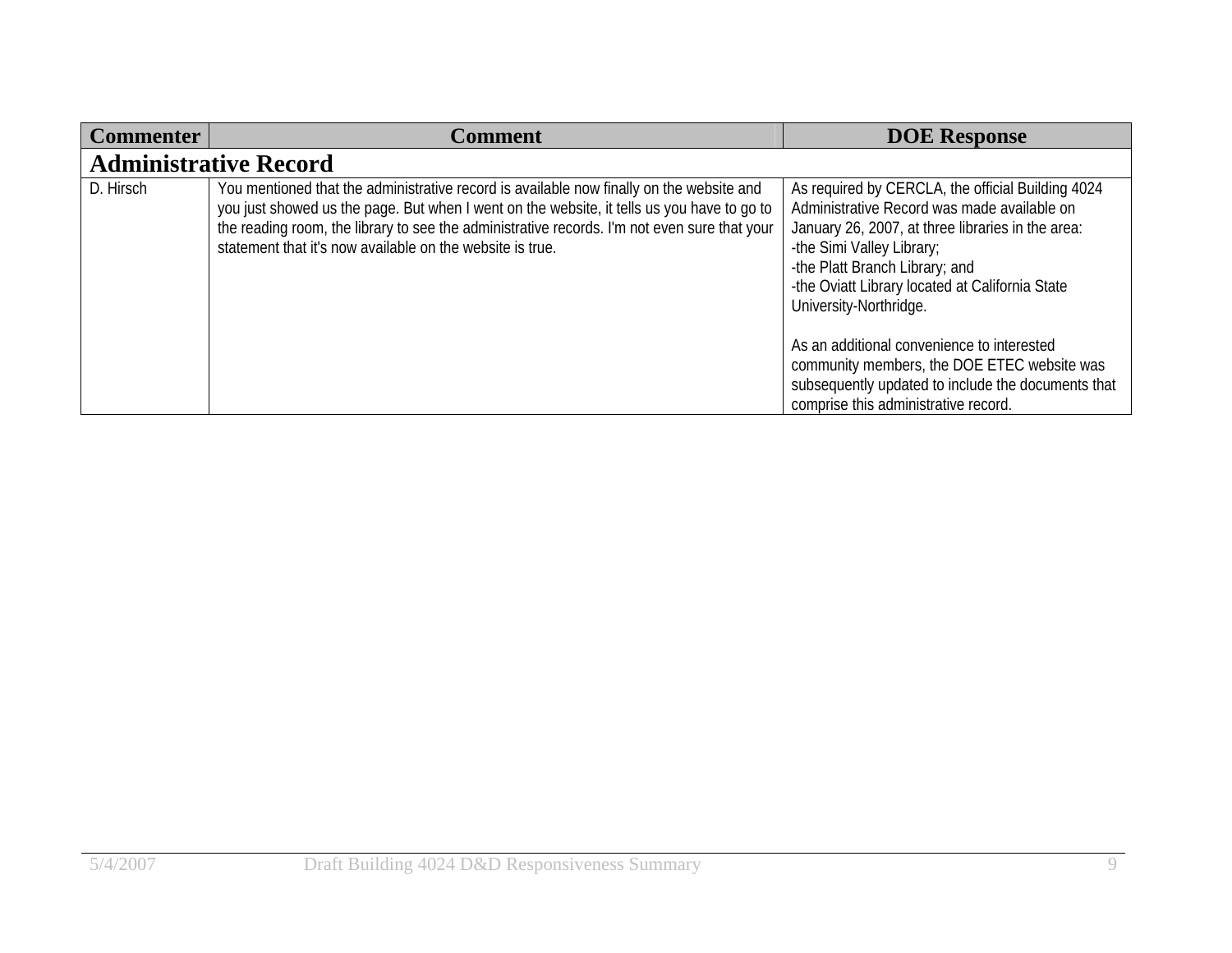| <b>Commenter</b> | <b>Comment</b>                                                                                                                                                                                                                                                                                                                                                                                                                                                                                                                                                                                                                                                                                                          | <b>DOE Response</b>                                                                                                                                                                                                                                                                                                                                                                                                                                                                                                                     |
|------------------|-------------------------------------------------------------------------------------------------------------------------------------------------------------------------------------------------------------------------------------------------------------------------------------------------------------------------------------------------------------------------------------------------------------------------------------------------------------------------------------------------------------------------------------------------------------------------------------------------------------------------------------------------------------------------------------------------------------------------|-----------------------------------------------------------------------------------------------------------------------------------------------------------------------------------------------------------------------------------------------------------------------------------------------------------------------------------------------------------------------------------------------------------------------------------------------------------------------------------------------------------------------------------------|
|                  | <b>Soil Cleanup Standards</b>                                                                                                                                                                                                                                                                                                                                                                                                                                                                                                                                                                                                                                                                                           |                                                                                                                                                                                                                                                                                                                                                                                                                                                                                                                                         |
| S. Kuehl         | The contaminant "levels of concern" are based on an erroneous prospective land use and<br>are, therefore, approximately 100 times less than they should be. The site is zoned RA-5.<br>This level of use is found at the boundaries of the site. DOE, however, is assuming a<br>different land use, one that would allow radically higher concentrations of radionuclides to<br>be left behind. This contravenes CERCLA guidance, which indicates that, in the event<br>that multiple land uses may be feasible, DOE must adopt the land use assumption that<br>would lead to the greatest level of cleanup. DOE has not complied.<br>The "project objectives" are also approximately one hundred times too lax. CERCLA | Section 2 of the EE/CA identifies removal action<br>objectives for the proposed D&D of Building 4024,<br>and discusses criteria and cleanup objectives for soil.<br>The stated cleanup objective for the removal action<br>(relative to carcinogens) is "Lower the excess<br>cumulative cancer risk to an individual from exposure<br>to site radiological contaminants in soil to a nominal<br>range of 10 <sup>-4</sup> to 10 <sup>-6</sup> , using 10 <sup>-6</sup> as a point of<br>departure." Table 2-1 in the EE/CA has been re- |
|                  | requires getting as close to a 10 <sup>-6</sup> risk as is feasible. The EE/CA, however, declares its<br>objective to be anywhere in the range of risk, between 10 <sup>-4</sup> and 10 <sup>-6</sup> . The issues set forth<br>above, taken together, mean that DOE is contemplating leaving behind contaminants up<br>to 10,000 times higher in concentration than CERCLA guidance and public health<br>concerns would allow. This is completely unacceptable.                                                                                                                                                                                                                                                        | titled to identify the radionuclide concentrations as<br>cleanup goals for soil that equate to a 10 <sup>-6</sup> risk level<br>for each radiological constituent of concern.<br>The Department is committed to using the 10 <sup>-6</sup> risk<br>level as a goal for the Building 4024 removal action.                                                                                                                                                                                                                                |
|                  | The EE/CA proposes that the site be released for unrestricted residential use. I would<br>strongly submit that, given both the inadequate characterization of the site and the<br>extremely lax cleanup standards being employed, such a use would be a serious threat to<br>public health.                                                                                                                                                                                                                                                                                                                                                                                                                             | Soil sample analysis will be capable of achieving<br>minimum detectable limits for all isotopes equivalent<br>to the 10 <sup>-6</sup> risk level for the residential scenario. If the<br>10 <sup>-6</sup> goal is not reached, in accordance with CERCLA                                                                                                                                                                                                                                                                                |
| L.Parks          | The EE/CA is basing its cleanup efforts on residential use standards; however, I would<br>point out that current zoning includes RA-5 rural residential. Using a rural agricultural<br>land use standard instead of suburban residential would be more appropriate because it<br>is the actual zoning of a portion of the site. Additionally, the agricultural standard errs on<br>the side of safety by reducing risk to the public, and is in line with EPA guidance that calls<br>for using the prospective land use that leads to the lowest permissible remaining<br>contamination, and relies on factors such as current zoning in determining prospective                                                        | and the NCP, a risk management decision will be<br>made by DOE under its lead agency authority based<br>on the calculated health effects to future users of the<br>two-acre 4024 site. CERCLA requires the protective<br>risk range of 10 <sup>-4</sup> to 10 <sup>-6</sup> to be achieved for all<br>CERCLA actions.                                                                                                                                                                                                                   |
|                  | land use.<br>The EE/CA proposes two alternatives to meet CERCLA requirements: the no action<br>alternative, and the alternative for demolition and removal, based on lower cleanup<br>standards. Another alternative should include higher cleanup standards (i.e., based on<br>rural residential scenario and ending up as close as possible to the 1-in-a-million cancer<br>risk standard rather than the 1-in-ten-thousand standard) with an opportunity for the<br>public to comment.                                                                                                                                                                                                                               | EPA stated in its e-mail to the SSFL work group,<br>"The EE/CAs describe the risk management decision<br>process specified by CERCLA and the NCP. In that<br>process, following a removal action, residual risks<br>are evaluated. If the residual cancer risk estimates<br>fall within the range of 10 <sup>-6</sup> to 10 <sup>-4</sup> , risk management<br>decisions about the protectiveness of the remedy<br>and the need for additional cleanup are made by the                                                                  |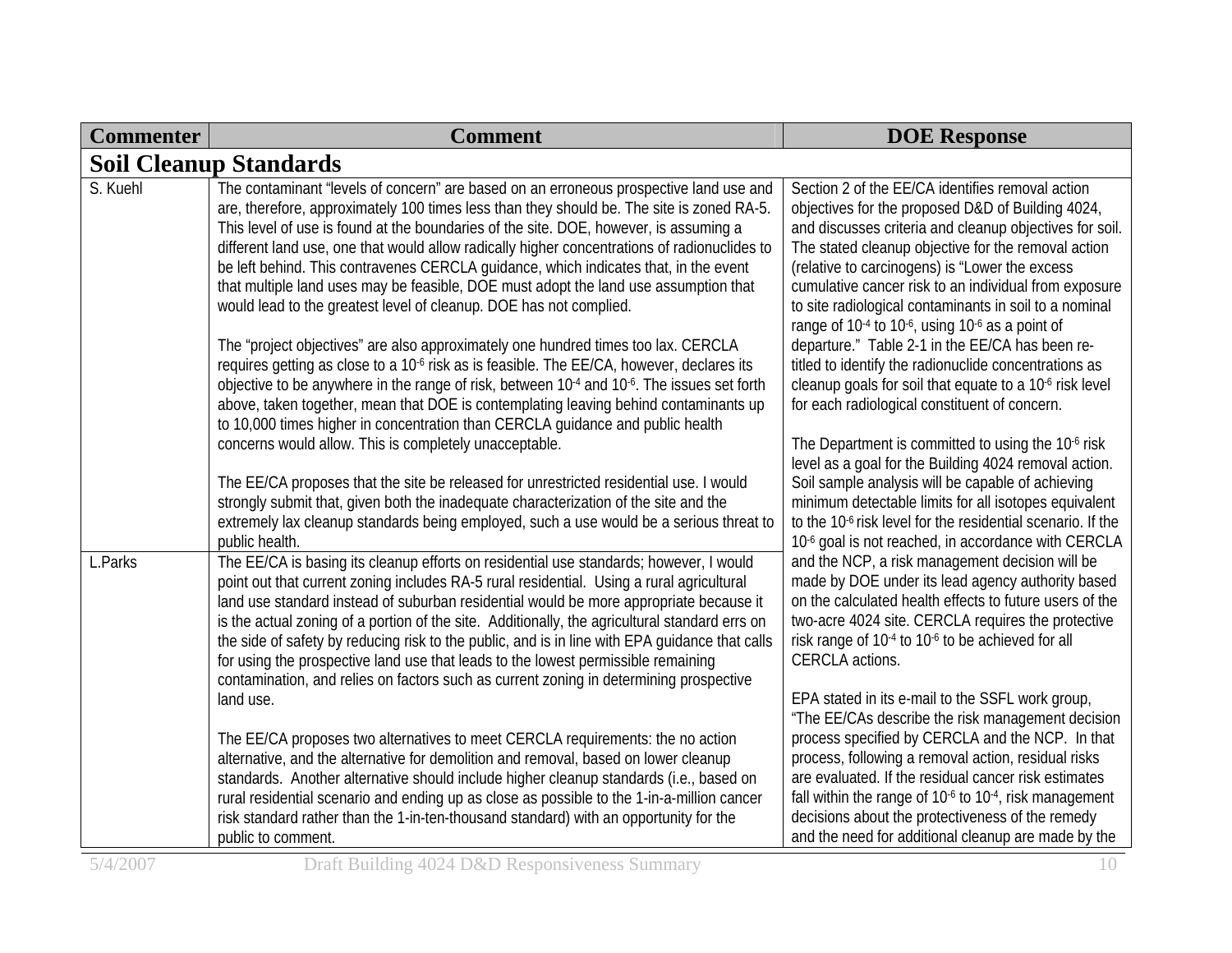| <b>Commenter</b>                           | Comment                                                                                                                                                                                                                                                                                                                                                         | <b>DOE Response</b>                                                                                                                                      |
|--------------------------------------------|-----------------------------------------------------------------------------------------------------------------------------------------------------------------------------------------------------------------------------------------------------------------------------------------------------------------------------------------------------------------|----------------------------------------------------------------------------------------------------------------------------------------------------------|
| J. Hofius                                  | One goal of the cleanup is for the land to be reused. Does this include possible future<br>residential use? Agricultural?                                                                                                                                                                                                                                       | lead agency (DOE, in this case). The EE/CAs also<br>describe the public involvement component of                                                         |
| C. Walsh                                   | EE/CA would permit cleanup levels up to 10,000 higher than CERCLA and public health<br>considerations would normally allow. This is inappropriate for several reasons. The first<br>of which is that by using suburban residential as the land use scenario, rather than rural                                                                                  | removal actions that is provided in the NCP." (EPA<br>2007)                                                                                              |
|                                            | residential (current zoning), cleanup levels 100 times more lax than appropriate. Current<br>zoning is RA-5.                                                                                                                                                                                                                                                    | DOE has used a residential exposure scenario to<br>develop soil cleanup goals for carcinogenic risks<br>using EPA's risk data. The cleanup will be fully |
|                                            | [] By segmenting the clean up, doing minimal documentation for each segment and no<br>real look at the whole picture, it will be impossible to see the whole picture and the people<br>below will pay the price. Is that fair, considering that using higher standards is certainly                                                                             | protective of human health and the environment for<br>any reasonably anticipated future land use.                                                        |
|                                            | possible? Why not actually strive to do your best?                                                                                                                                                                                                                                                                                                              | It has been determined that the land will not be used                                                                                                    |
| D. Hirsch:<br>Dr. T. Cochran;<br>M. Decker | The actual numeric cleanup levels to be employed are nowhere to be found in the EE/CA.<br>Instead, in violation of CERCLA and NEPA, the cleanup levels are to be specified after<br>the close of the comment period on the EE/CA. The EE/CA merely states that the<br>cleanup levels will be decided, at some unspecified time in the future, on the basis of a | for agricultural purposes. Final future land use<br>decision will be made in consultation with local land<br>use planning authorities.                   |
|                                            | "risk management decision."                                                                                                                                                                                                                                                                                                                                     | In its e-mail to the SSFL work group, EPA noted,<br>"EPA's CERCLA quidance calls for the lead agency                                                     |
|                                            | Who will make that decision, and on what basis, is not disclosed. All that is clear is that it<br>will occur at a time when the public has no input.                                                                                                                                                                                                            | at a site to consider the reasonably anticipated future<br>land use when setting cleanup levels and selecting a                                          |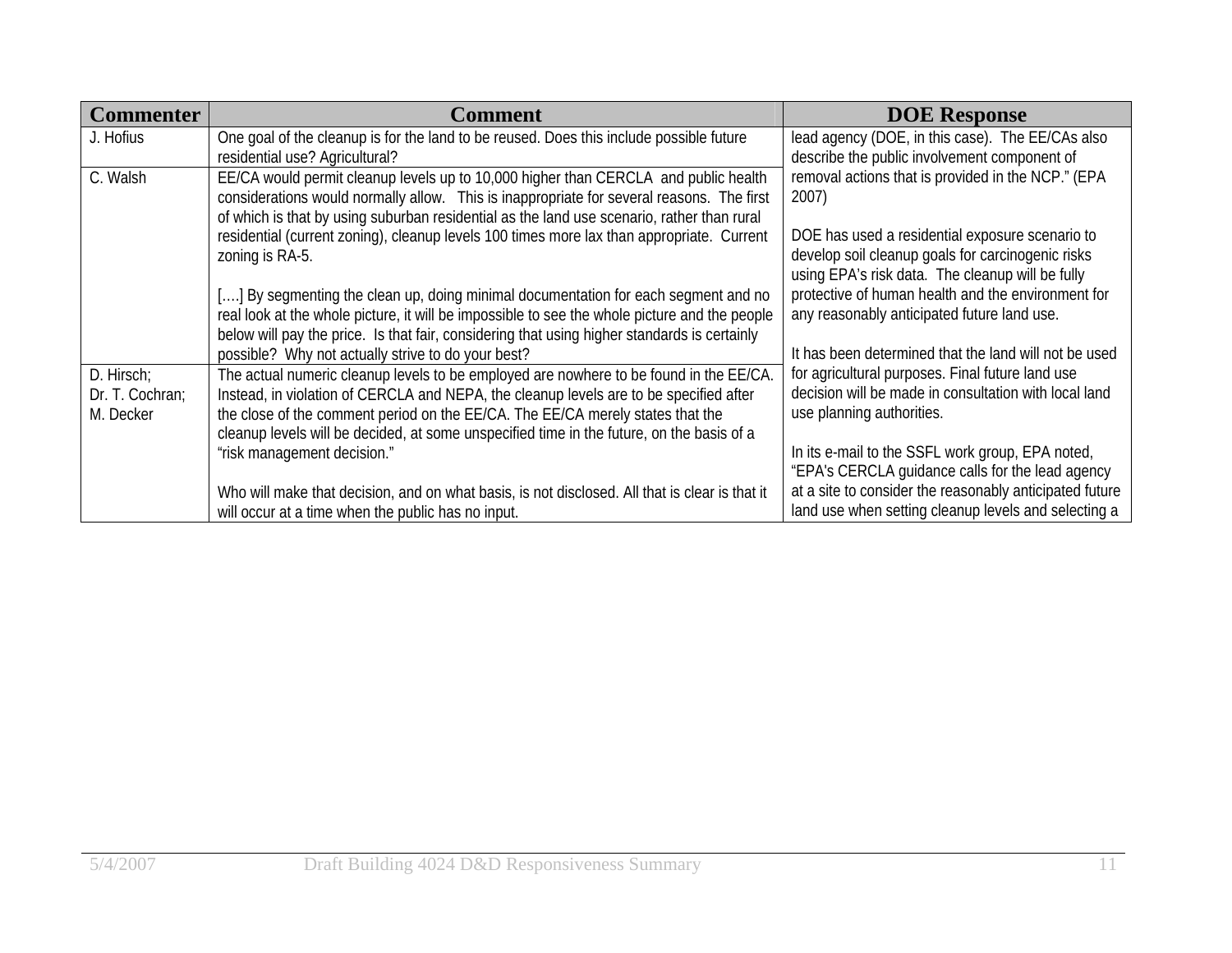| <b>Commenter</b> | <b>Comment</b>                                                                                                    | <b>DOE Response</b>                                     |
|------------------|-------------------------------------------------------------------------------------------------------------------|---------------------------------------------------------|
| D. Hirsch;       | The EE/CA would set cleanup levels as much as ten thousand times more lax than                                    | remedy (OSWER Directive No. 9355.7-04). Under           |
| Dr. T. Cochran;  | CERCLA quidelines and public health protections would normally permit. It does so by                              | the quidance, DOE, as the lead agency, is directed      |
| M. Decker        | two proposals:                                                                                                    | to consult with local land use officials and the public |
|                  | a. The EE/CA uses the wrong land use assumption in setting the "contaminant levels of                             | about anticipated future land uses at the facility      |
|                  | concern" for cleanup. The site is zoned RA-5 (rural agricultural-5 acre plots), and land use                      | footprints for Building 4024 and the RMHF and at the    |
|                  | consistent with that designation occurs close to the site. When several potential land uses                       | Site as a whole."                                       |
|                  | are feasible, CERCLA quidance requires the use of the reasonably foreseeable land use                             |                                                         |
|                  | that would result in the greatest degree of cleanup, and current zoning is one of the                             | EPA further states, "EPA generally defines              |
|                  | factors that is to be used in determining prospective land use. However, despite saying it                        | unrestricted land use to mean residential use.  it is   |
|                  | intends the land to be released for unrestricted use, DOE has chosen for calculating                              | appropriate to use residential exposure as the          |
|                  | cleanup standards to assume the land is restricted to suburban residential use, which                             | baseline for unrestricted use."                         |
|                  | would allow contaminant levels two orders of magnitude higher than the rural residential                          |                                                         |
|                  | land use assumption that should be employed.                                                                      | EPA has also stated in the same e-mail, "To the best    |
|                  | b. The EE/CA sets as its cleanup objectives risk levels anywhere in the 10 <sup>-4</sup> to 10 <sup>-6</sup> risk | of our knowledge, EPA has never taken the position      |
|                  | range, based on the land use assumption discussed above. However, CERCLA requires                                 | that subsistence farming is the appropriate exposure    |
|                  | an objective of getting as close to 10 <sup>-6</sup> as feasible, falling back only the minimum                   | scenario for setting cleanup levels at the Site" (EPA   |
|                  | necessary. By setting 10 <sup>-4</sup> as a de facto cleanup objective, DOE is permitting another                 | $2007$ ).                                               |
|                  | factor of up to two orders of magnitude relaxation of standards. Risks as high as 10-2                            |                                                         |
|                  | could thus result from these two problems combined. Furthermore, CERCLA requires the                              | DOE has addressed all EPA comments on the draft         |
|                  | consideration of the CERCLA balancing criteria for any decision to fall back from 10 <sup>-6</sup> ,              | EE/CA, and as a result EPA stated that: "EPA            |
|                  | and the EE/CA instead permits 10 <sup>-4</sup> without any justification by the balancing criteria.               | believes that the cleanup of the facility footprints at |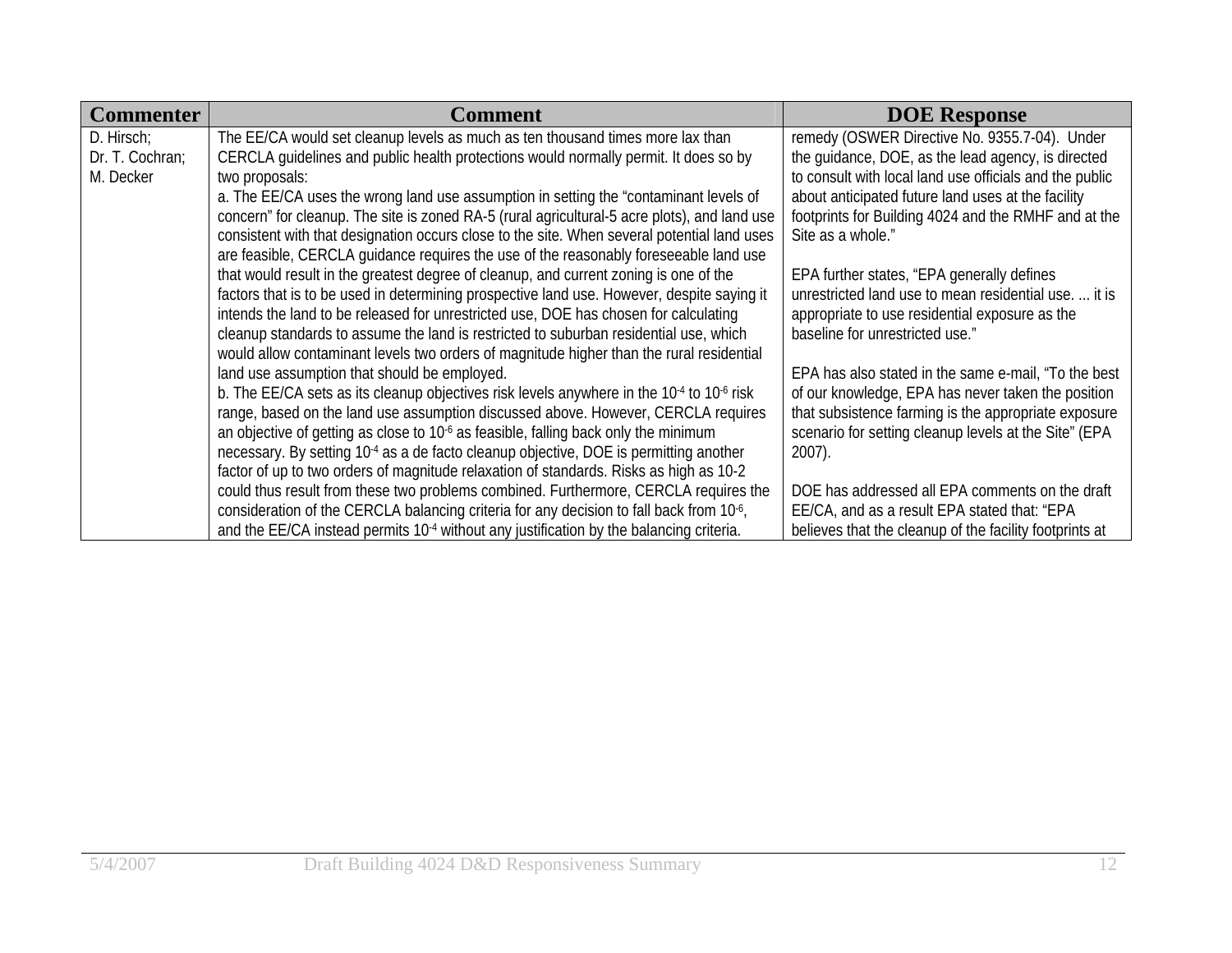| <b>Commenter</b> | <b>Comment</b>                                                                                                                                                                                                                                                                                                                                                                                                                                                                                                                                                                                                                                                                                                                                                          | <b>DOE Response</b>                                                                                                                          |
|------------------|-------------------------------------------------------------------------------------------------------------------------------------------------------------------------------------------------------------------------------------------------------------------------------------------------------------------------------------------------------------------------------------------------------------------------------------------------------------------------------------------------------------------------------------------------------------------------------------------------------------------------------------------------------------------------------------------------------------------------------------------------------------------------|----------------------------------------------------------------------------------------------------------------------------------------------|
| D. Hirsch        | The fundamental principle to EE/CA is that it's supposed to identify the proposed cleanup<br>level, how much they're going to leave behind of the radioactivity so the public can<br>comment on it. The actual EE/CA that they've given us here says, After the comment<br>period expires a, quote, unquote, risk management decision will be made as to how much<br>radioactivity to leave behind. Doesn't say who will make it. Doesn't say how or what<br>criteria. It simply says that someone after you no longer have an opportunity to comment<br>will decide how much radioactivity to leave behind. And as Phil has indicated in their<br>presentation, their intention is to leave a hundred times as much as the table that he's<br>shown you in that slide. | Building 4024 and the RMHF, as proposed in the<br>Two EE/CAs, will make those two specific parcels<br>safe for unrestricted use" (EPA 2007). |
|                  | It says that EPA has signed off on all these public comments. False. It said that EPA had<br>to review the sampling analysis plan that's supposed to be done before the cleanup<br>starts. Boeing, DOE, same thing changed that despite what EPA had demanded. So EPA<br>now doesn't get to comment about the sampling before it's done in terms of the finding of<br>the contamination, it only gets to comment about the post-cleanup final survey. EPA gets<br>to at least comment on that one.                                                                                                                                                                                                                                                                      |                                                                                                                                              |
|                  | And none of the protocols are in the EE/CA to even available to comment. But they're<br>pretending you have input. So it's a fraud and people will be hurt, injured, die because<br>their intention is to leave vast amounts of radioactivity behind and then put homes on top<br>of it, which EPA has said is unsafe and yet it's been characterized now as if it's okay.                                                                                                                                                                                                                                                                                                                                                                                              |                                                                                                                                              |
| E. Crawford      | Ensure that DOE goes back to EPA protocols, uses full CERCLA quidance, and use EPA<br>residential levels when calculating risk.                                                                                                                                                                                                                                                                                                                                                                                                                                                                                                                                                                                                                                         |                                                                                                                                              |
| S.Plotkin        | Second, DOE reneged on its initial promise to use EPA standards for Superfund sites, i.e.<br>one-in-a-million risk level, instead it concocted its own standard of one-in-ten-thousand<br>risk level which makes for a greater health risk by a factor of 100X.                                                                                                                                                                                                                                                                                                                                                                                                                                                                                                         |                                                                                                                                              |
| Ms. Mason        | You're using the wrong cleanup standards and the wrong land use. I think we need to all<br>be on the same page to have the right cleanup standards and the right land use if it's<br>going to be released for unrestricted use because it's not -- that's not the standards you're<br>going to.                                                                                                                                                                                                                                                                                                                                                                                                                                                                         |                                                                                                                                              |
|                  | And I think you need to get as close as possible to the 10 <sup>-6</sup> if we're going to have people<br>live up there.                                                                                                                                                                                                                                                                                                                                                                                                                                                                                                                                                                                                                                                |                                                                                                                                              |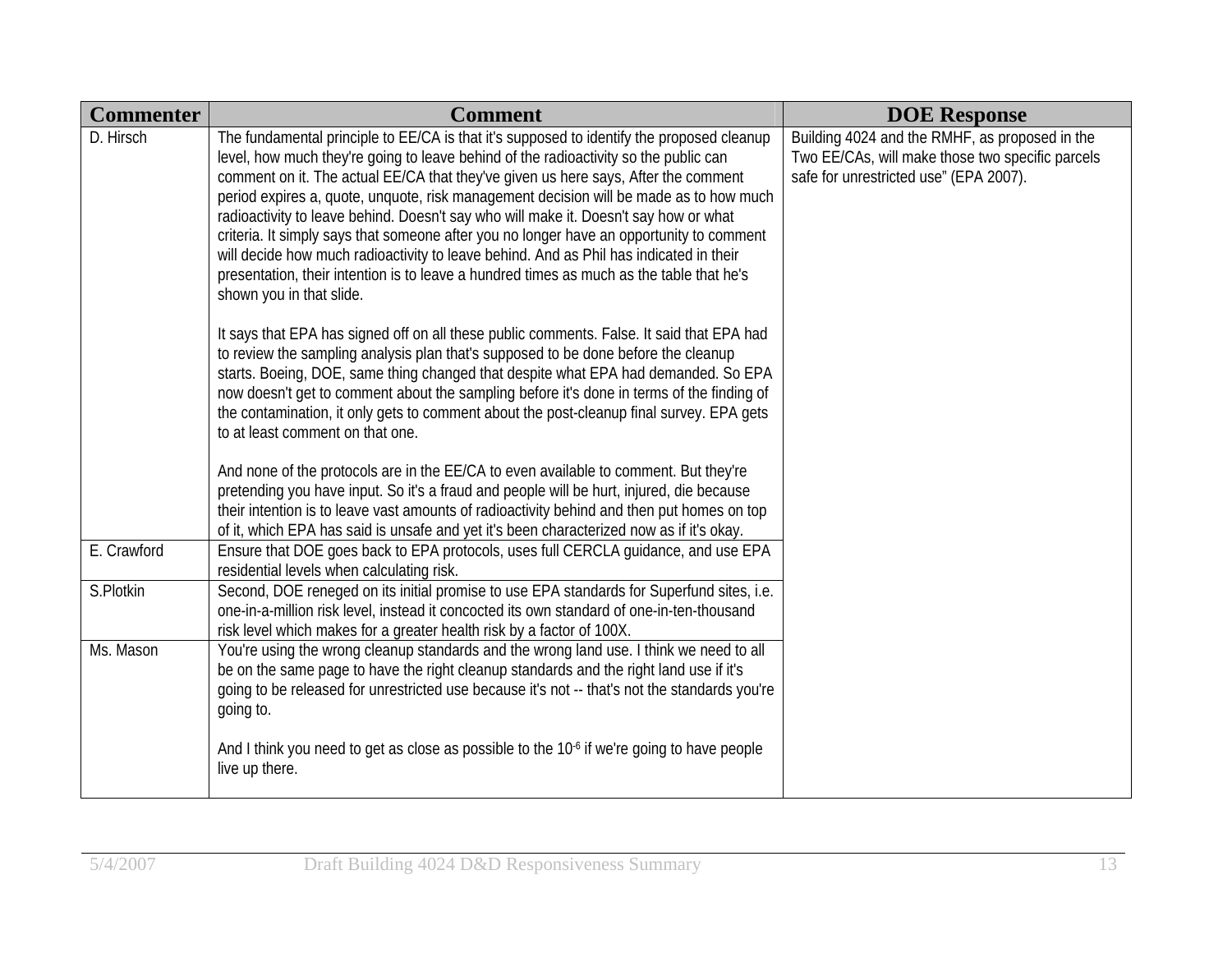| <b>Commenter</b> | <b>Comment</b>                                                                                                                                                                                                                                                                                                                                                                                                                                                                                                                                                                                                                                                                                                                                                                                                                                                                                                                                  | <b>DOE Response</b>                       |
|------------------|-------------------------------------------------------------------------------------------------------------------------------------------------------------------------------------------------------------------------------------------------------------------------------------------------------------------------------------------------------------------------------------------------------------------------------------------------------------------------------------------------------------------------------------------------------------------------------------------------------------------------------------------------------------------------------------------------------------------------------------------------------------------------------------------------------------------------------------------------------------------------------------------------------------------------------------------------|-------------------------------------------|
| Ms. Rowe         | And again, as Liz said we need to see the EPA levels as our basis, not these other<br>numbers that are misconstrued.                                                                                                                                                                                                                                                                                                                                                                                                                                                                                                                                                                                                                                                                                                                                                                                                                            |                                           |
|                  | And I feel like each bit of soil that we are taking off-site we're releasing contaminants into<br>the air.                                                                                                                                                                                                                                                                                                                                                                                                                                                                                                                                                                                                                                                                                                                                                                                                                                      |                                           |
| D. Hirsch        | The first thing that Phil Rutherford told you is they're going to get rid of all the<br>radioactivity. All the contamination is going to be removed. But then he shows you a chart<br>showing how much radioactivity they're going to leave behind. He told you that the<br>Environmental Protection Agency has signed off on this. False. EPA in December of 2003<br>issued a detailed letter which they continue to stand by saying that this site will not be<br>safe at least for unrestricted use, which is their plan to make it residential; that they have<br>not adequately characterized the site; that the only safe use would be limited day hikes<br>with restrictions on picnicking; and that they have not followed the EPA requirements for<br>cleanup; and that they are not using safe and protective cleanup standards. None of it<br>has been revoked by EPA. They told us just in the last days they stand by that letter. | Please see DOE response on previous page. |
| D. Hirsch        | First of all, he said that that is the EPA's 10 <sup>-6</sup> risk goal. It's false. EPA has said over and<br>over and over again that these numbers -- the numbers you need for Americium-241,<br>Cobalt-60, and so on -- has to be based on the land use that is feasible for this property<br>and that would reduce the greatest exposure. This land is zoned RA-5, Rural Agricultural<br>5--11 small ranchettes where you can have goats and gardens and orchards, which is in<br>fact the use for a number of people around the site at present. It is the current zoning.                                                                                                                                                                                                                                                                                                                                                                 |                                           |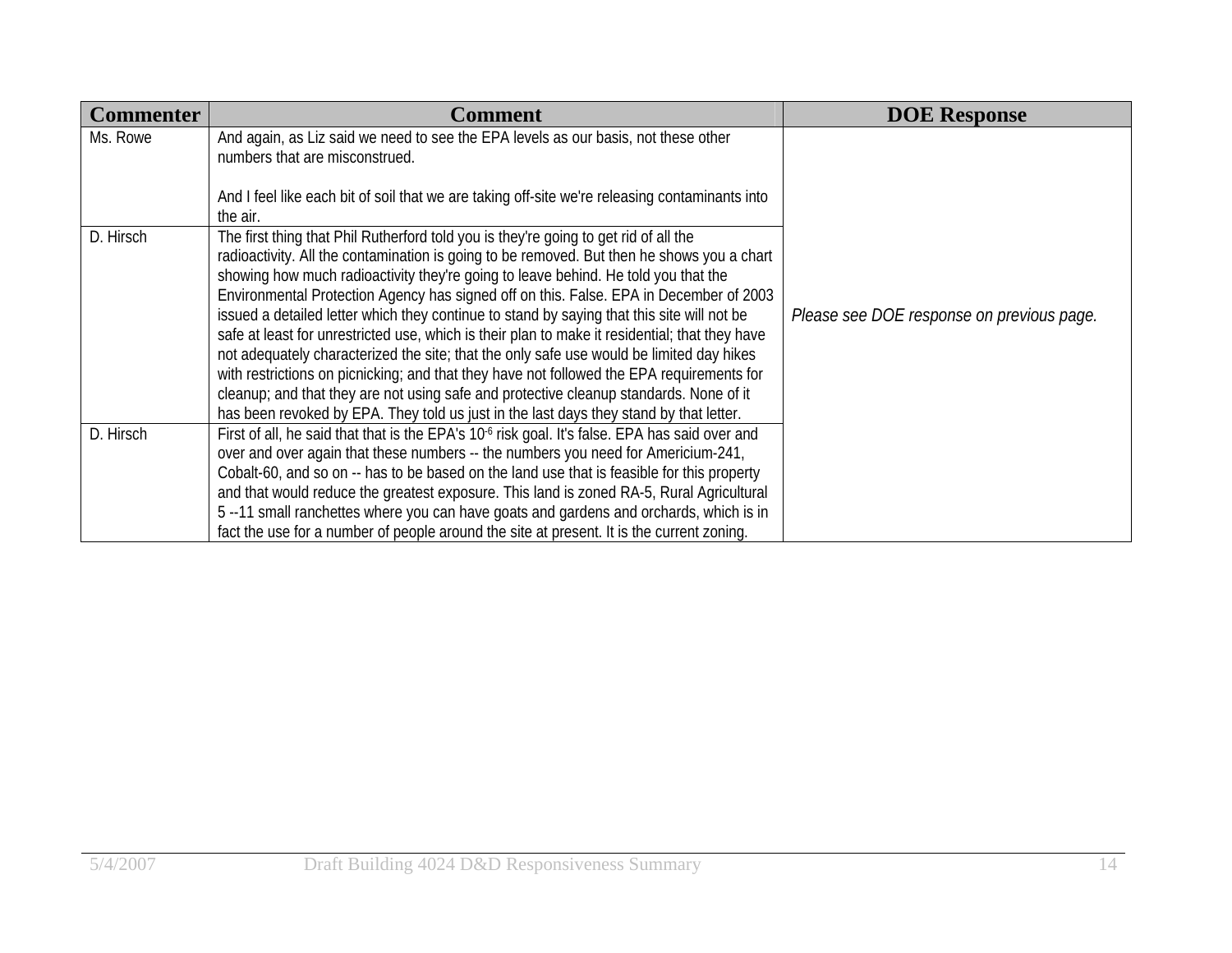| <b>Commenter</b> | <b>Comment</b>                                                                                                                                                                                                                                                                                                                                                                                                                                                                                                                                                                                                                                                                                                                                                                                                                                                                                                                                                                                                                                                                                                                                                                                                                                                     | <b>DOE Response</b>                       |
|------------------|--------------------------------------------------------------------------------------------------------------------------------------------------------------------------------------------------------------------------------------------------------------------------------------------------------------------------------------------------------------------------------------------------------------------------------------------------------------------------------------------------------------------------------------------------------------------------------------------------------------------------------------------------------------------------------------------------------------------------------------------------------------------------------------------------------------------------------------------------------------------------------------------------------------------------------------------------------------------------------------------------------------------------------------------------------------------------------------------------------------------------------------------------------------------------------------------------------------------------------------------------------------------|-------------------------------------------|
| D. Hirsch        | Under EPA guidance, you have to use that current zoning if that produces the most<br>restrictive doses, the most restrictive cleanup. What Phil didn't tell you is that these<br>numbers here are not based on current zoning, not based on RA-5, but are based on<br>suburban residential and that these numbers are a hundred times higher from many of<br>those radionuclides than what EPA would permit.<br>Instead of being a 10 <sup>-6</sup> risk, as he says up here, most of those numbers are in fact 10 <sup>-4</sup> , a                                                                                                                                                                                                                                                                                                                                                                                                                                                                                                                                                                                                                                                                                                                               |                                           |
|                  | hundred times higher risk already as a point of departure. That means that the column to<br>the right, which is what Phil is really going to end up at, is a hundred times higher than<br>what he claims is the EPA goal, which is already a hundred times higher than what the<br>EPA goal really is, that the actual cleanup that they are contemplating is 10,000 times<br>more radioactivity than the EPA would normally permit. But they're not going to let you<br>comment about it, first of all. Second of all, they're not going to tell you the truth about it.<br>And third, the actual decision is to be made, quote, unquote -- see if I can find the quote --<br>"After the comment period is all over, quote, a risk management decision will be made."<br>The purpose of CERCLA is to have the public involved in this management decision. The<br>purpose is to be able to have you have a say in how much radioactivity is left behind. So<br>despite the claim that they finally complied with CERCLA, the EPA guidance, they<br>continue to ignore EPA's past comments and they continue to evade EPA's guidance<br>both on public participation -- the straw to have you comment on something you haven't<br>seen, but the substance as well. | Please see DOE response on previous page. |
| D. Hirsch        | But he says that EPA says that's fine, that you can do it anywhere in the risk range and<br>that's false. The EPA CERCLA quidance is clear. And they say they're going to try to<br>comply with it for once. They aren't. The EPA guidance is clear. If you can't meet 10 <sup>-6</sup> risk,<br>a one in a million risk, you can fall back somewhat if you can show you really can't meet<br>it. But you can only fall back to the absolute minimum necessary. And you demonstrate it<br>by balancing a nine balancing criteria on the CERCLA. And to do that balancing, there<br>has to be public participation. And you have to get as close to the 10 <sup>-6</sup> as you can. But<br>Phil described it, "We can do anything we want to between 10 <sup>-6</sup> and 10 <sup>-4</sup> ," which means<br>when he told you that no longer is it 15 millirem, they're intending to do the same they                                                                                                                                                                                                                                                                                                                                                              |                                           |
|                  | thing they always planned to do -- leave these huge quantities of radioactivity behind.                                                                                                                                                                                                                                                                                                                                                                                                                                                                                                                                                                                                                                                                                                                                                                                                                                                                                                                                                                                                                                                                                                                                                                            |                                           |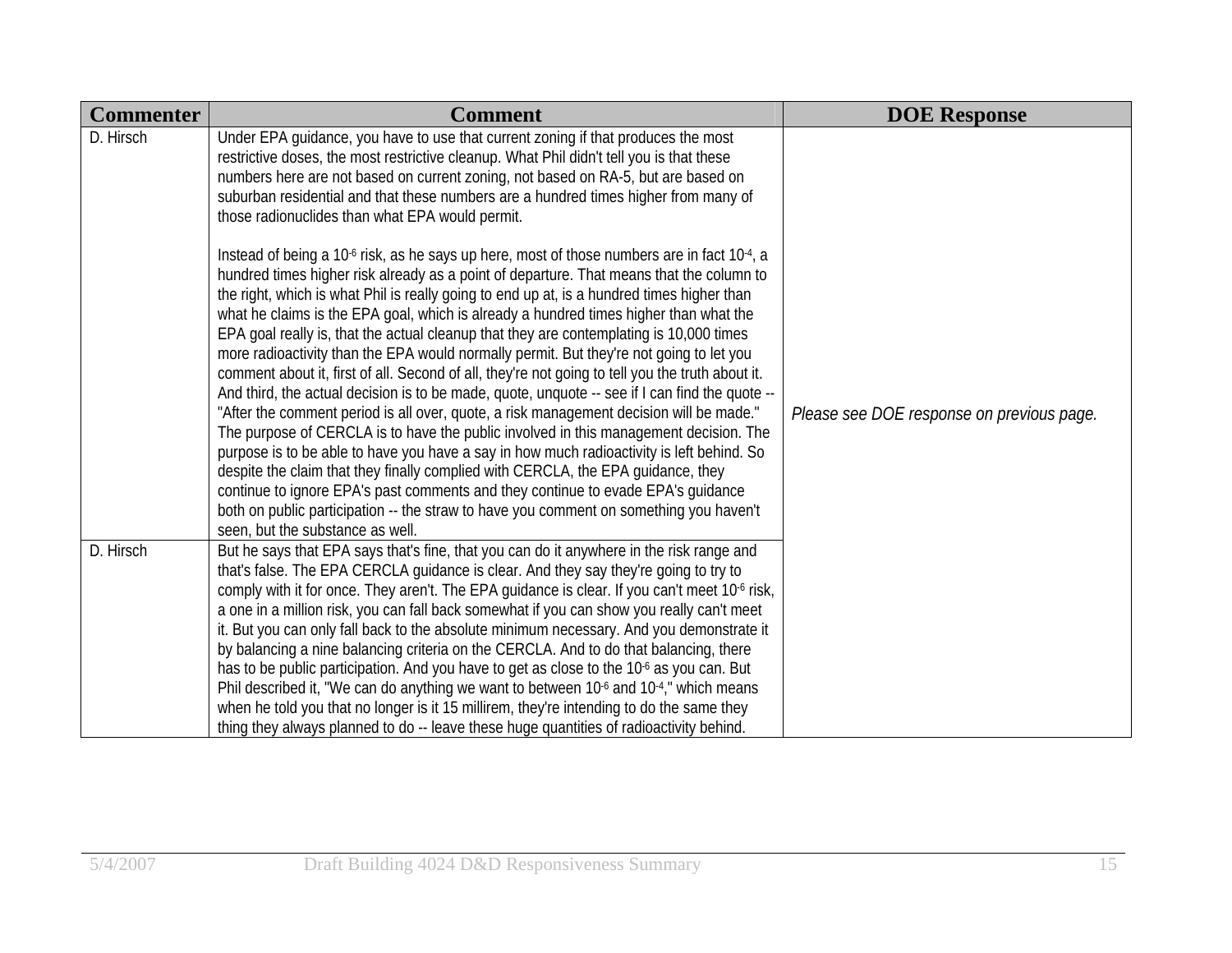| <b>Commenter</b> | <b>Comment</b>                                                                                                                                                                                                                                                                                                                                                                                    | <b>DOE Response</b>                                                                                                                                                                                                                                                                                                                                                             |
|------------------|---------------------------------------------------------------------------------------------------------------------------------------------------------------------------------------------------------------------------------------------------------------------------------------------------------------------------------------------------------------------------------------------------|---------------------------------------------------------------------------------------------------------------------------------------------------------------------------------------------------------------------------------------------------------------------------------------------------------------------------------------------------------------------------------|
| B. McLain        | Yeah. There was one other comment I have is -- is -- is there anyway of including radon<br>background from the building in these tables?                                                                                                                                                                                                                                                          | Radon is not included in Table 2-1 of the EE/CA, as<br>it is not a contaminant of concern in soil once the<br>building has been demolished. The parent<br>radionuclides of radon (e.g., uranium and thorium)<br>are in Table 2-1 and will be sampled and analyzed.<br>Airborne radon concentrations are only relevant for<br>indoor environments within unventilated buildings. |
| E. Crawford      | I would like to say -- again, duplicate what Dan said about the sort of shell game that was<br>played with the numbers in terms of residential versus rural versus industrial. That's<br>exactly what it is. It is a numbers shell game. I would like to see DOE use only residential<br>EPA standards as the only measurement here because that's the only bank of numbers<br>that we can trust. | DOE is using residential cleanup standards.                                                                                                                                                                                                                                                                                                                                     |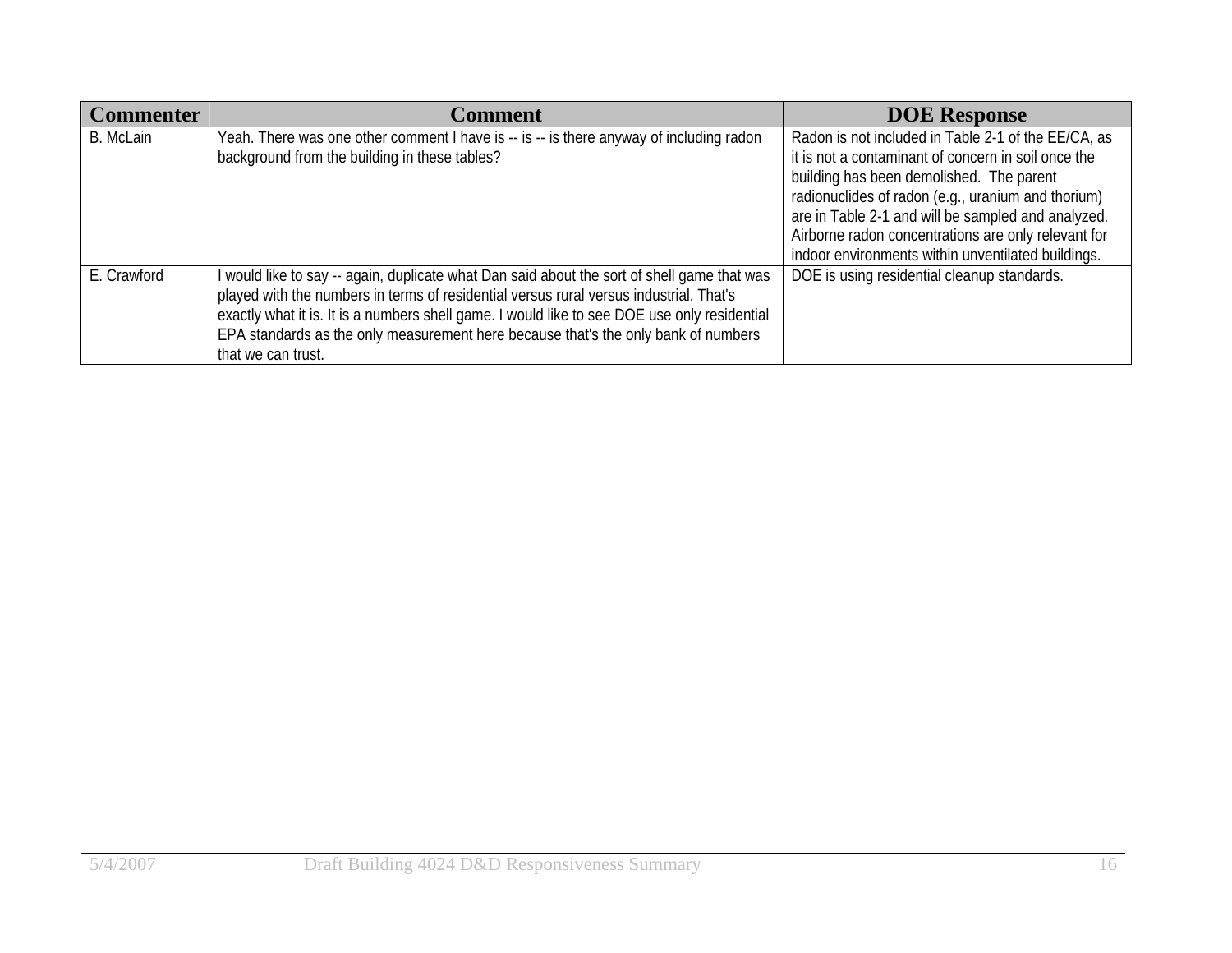| <b>Commenter</b>                           | <b>Comment</b>                                                                                                                                                                                                                                                                                                                                                                                                                          | <b>DOE Response</b>                                                                                                                                                                                                            |
|--------------------------------------------|-----------------------------------------------------------------------------------------------------------------------------------------------------------------------------------------------------------------------------------------------------------------------------------------------------------------------------------------------------------------------------------------------------------------------------------------|--------------------------------------------------------------------------------------------------------------------------------------------------------------------------------------------------------------------------------|
| <b>Waste Management</b>                    |                                                                                                                                                                                                                                                                                                                                                                                                                                         |                                                                                                                                                                                                                                |
| D. Hirsch:<br>Dr. T. Cochran;<br>M. Decker | The EE/CA proposes to ship radioactively contaminated wastes from the cleanup to<br>the Kettleman Hills landfill, a site neither licensed nor designed for radioactive wastes.<br>No environmental analysis is presented as to the environmental impacts of such an<br>action.                                                                                                                                                          | As noted in Section 3 of the EE/CA, all waste<br>generated from the removal action will be<br>characterized and segregated by waste type (i.e.,<br>decommissioned material, low-level waste, or mixed                          |
| S. Kuehl                                   | The EE/CA, in a chillingly casual aside, with no analysis of the potential environmental<br>impacts involved, proposes shipping radioactively contaminated wastes from the<br>cleanup to the Kettleman Hills landfill, a site neither designed for, nor licensed for,<br>radioactive wastes. This is also unacceptable from an environmental and public health<br>standpoint.                                                           | waste). All waste will be sent to a federally-owned or<br>commercial disposal site appropriate for each specific<br>waste type. No waste will be sent to municipal<br>landfills.                                               |
| <b>B.</b> Mills                            | Very little has been said about long-term disposal. What happens to the off-site waste?<br>How is it disposed of? Where are the sites, and how have they been chosen? How can<br>future citizens be assured that the waste will be isolated from all life forms as long as it<br>is hazardous?                                                                                                                                          | Debris from the demolition of Building 4024 that meets<br>federal and state release limits (i.e. decommissioned<br>material) will be sent to a Class I hazardous waste<br>disposal facility in full compliance with California |
| C. Walsh                                   | Proposing to ship radioactively contaminated waste to Kettleman Hills is not<br>appropriate and also shows a total disregard for what happens next. Shipping<br>radioactively contaminated waste to a facility that is not designed or intended to handle<br>such waste puts undue burden on yet another community because of the short-sighted<br>financial goals of the DOE and Boeing and the community will not accept this sort of | Executive Order D-62-02. Material that exceeds<br>federal and state release limits for decommissioned<br>materials (i.e. low-level radioactive waste) will be sent<br>to a licensed low-level radioactive waste facility.      |
|                                            | irresponsible behavior on the part of the military industrial complex up on the hill they<br>call the SSFL.                                                                                                                                                                                                                                                                                                                             | Cleanup guidelines for surface contamination for<br>building structures are specified in DOE Order 5400.5                                                                                                                      |
| C. Rowe                                    | Also, we're talking about now sending this stuff, the breakdown of this building to<br>Nevada. Nevada doesn't want our contaminants. So we need to address that issue.<br>We can't all of a sudden dismantling and saying, Okay, now it's dismantled. Where are<br>we going to send it now? because that's one of the major problems with anything                                                                                      | Chapter IV which is available in the Administrative<br>Record.<br>Additional material on waste disposal can be found on                                                                                                        |
| M. Gabler                                  | nuclear these days.<br>What is the risk of injury caused by excavating and trucking the materials to Kettleman<br>City (e.g., industrial and traffic accidents), versus the risk of abandoning the subgrade                                                                                                                                                                                                                             | the ETEC website, at:<br>http://apps.em.doe.gov/etec/Cleanup/<br>Waste-management.html                                                                                                                                         |
|                                            | structures in-place? With the trivial levels of radioactivity in the vaults, I bet there is a<br>significantly larger risk to human life from removing and transporting the vaults than<br>from backfill, cap, and walking away.                                                                                                                                                                                                        | Leaving the building in place does not achieve the<br>removal action objectives.                                                                                                                                               |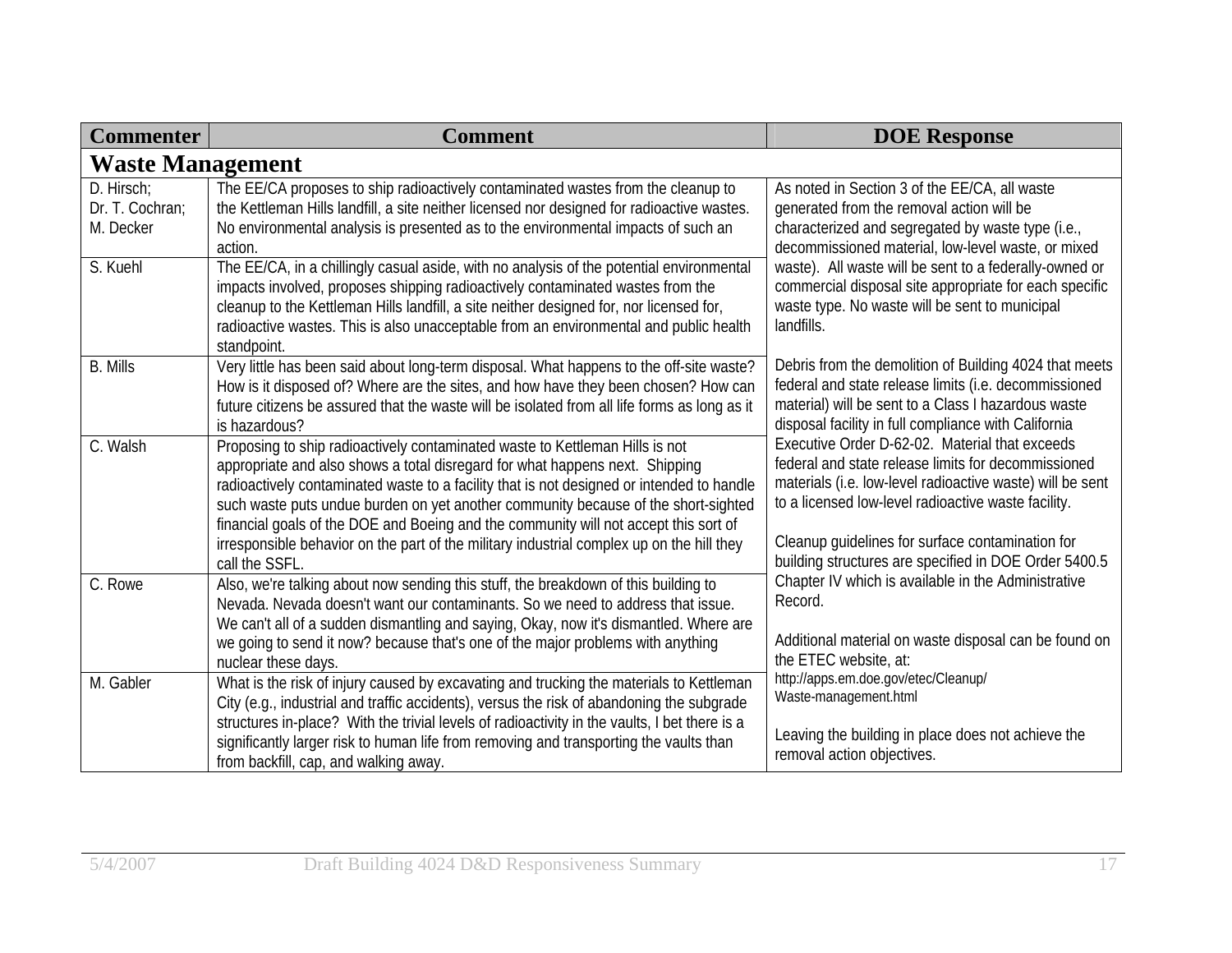| <b>Commenter</b> | <b>Comment</b>                                                                                                                                                                                                                                                                                                                                                                                                                                                                                                                                                                                                                                                                                                                                                                                                                                                                                                      | <b>DOE Response</b>                                                                                                                                                                                                                                                                                                                                                        |
|------------------|---------------------------------------------------------------------------------------------------------------------------------------------------------------------------------------------------------------------------------------------------------------------------------------------------------------------------------------------------------------------------------------------------------------------------------------------------------------------------------------------------------------------------------------------------------------------------------------------------------------------------------------------------------------------------------------------------------------------------------------------------------------------------------------------------------------------------------------------------------------------------------------------------------------------|----------------------------------------------------------------------------------------------------------------------------------------------------------------------------------------------------------------------------------------------------------------------------------------------------------------------------------------------------------------------------|
| J. Hofius        | Will radioactively contaminated materials be stored at/in Kettleman hills? Why is<br>Kettleman hills considered suitable for storage?<br>Will the excavated earth be sealed during transport? Is this excavated earth also going                                                                                                                                                                                                                                                                                                                                                                                                                                                                                                                                                                                                                                                                                    | All waste shipments will be containerized according to<br>U.S. Department of Transportation requirements, and<br>will be transported using established commercial truck                                                                                                                                                                                                    |
| D. Hirsch        | to Kettleman Hills?<br>They intend to release the contaminated - radioactively contaminated material, send it<br>not to a licensed radioactive waste disposal site but to an unlicensed facility neither<br>licensed for radioactive material nor designed for them. They will say in the document<br>they're going to call everything in the building and all of the soil that is beneath the top<br>cleanup level, the one that is the least protective -- anything between that and<br>background they're going to call something that is decommissioned material which<br>means radioactively contaminated but which they're going to evade the law that that<br>stuff has to go to a licensed facility. It appears likely that it will be sent to a place called<br>Buttonwillow which is a place where there is a long history of environmental justice in<br>the central valley. They may send it elsewhere. | routes.<br>Trucks leaving SSFL toward Class I hazardous waste<br>facilities and low-level radioactive waste facilities do<br>not travel through Box Canyon.<br>The Class I hazardous waste route is typically:<br>-down Woolsey Canyon to Valley Circle; then<br>-down Plummer or Roscoe; then<br>-north on Topanga Canyon;<br>-east on HWY 118; and<br>-north on HWY 405; |
|                  | You probably remember that they got into a lot of trouble because they were sending<br>some of this to local landfills -- the Sunshine Canyon, Bradley, and Calabasas. Without<br>disclosing it, without telling you the implications they are now saying they're going to<br>distribute most of the radioactive waste where there is no assessment of the<br>environmental impact. Just silent about that. One other matter, they do put in a table --<br>It's a false table based on the wrong scenario. They misrepresented it, but they do put<br>in a table of what they're going to be looking for in terms of their initial sweep for the<br>dirt in contaminated soil. But they don't even put any cleanup standards for the<br>building. You're asked to comment on cleanup of buildings and they don't even put into<br>the document what the standard is for cleaning up the building.                   | -north on HWY 5.<br>The low-level radioactive waste facility route is<br>typically:<br>-down Woolsey Canyon to Valley Circle; then<br>-down Plummer to Topanga Canyon;<br>-north on Topanga Canyon;<br>East on HWY 118; and<br>-north on HWY 405;<br>-north on HWY 5;                                                                                                      |
| Ms. Klea         | Okay. Now, there have been studies done that the route of transport for this stuff has a<br>high cancer rate. Can you tell us which route will be used?                                                                                                                                                                                                                                                                                                                                                                                                                                                                                                                                                                                                                                                                                                                                                             | -north on HWY 14;<br>-east on HWY 58;                                                                                                                                                                                                                                                                                                                                      |
| C. Rowe          | It is hard for me to comprehend the amount of radiation that could possibly be in the<br>blocks of cement that would be shipped from this site. Until we know what that level is,<br>and the potential hazards to the community, I do not believe that the building should be<br>dismantled.                                                                                                                                                                                                                                                                                                                                                                                                                                                                                                                                                                                                                        | -north on HWY 15;<br>-north on HWY 127;<br>-east on HWY 178;<br>-east on HWY 372                                                                                                                                                                                                                                                                                           |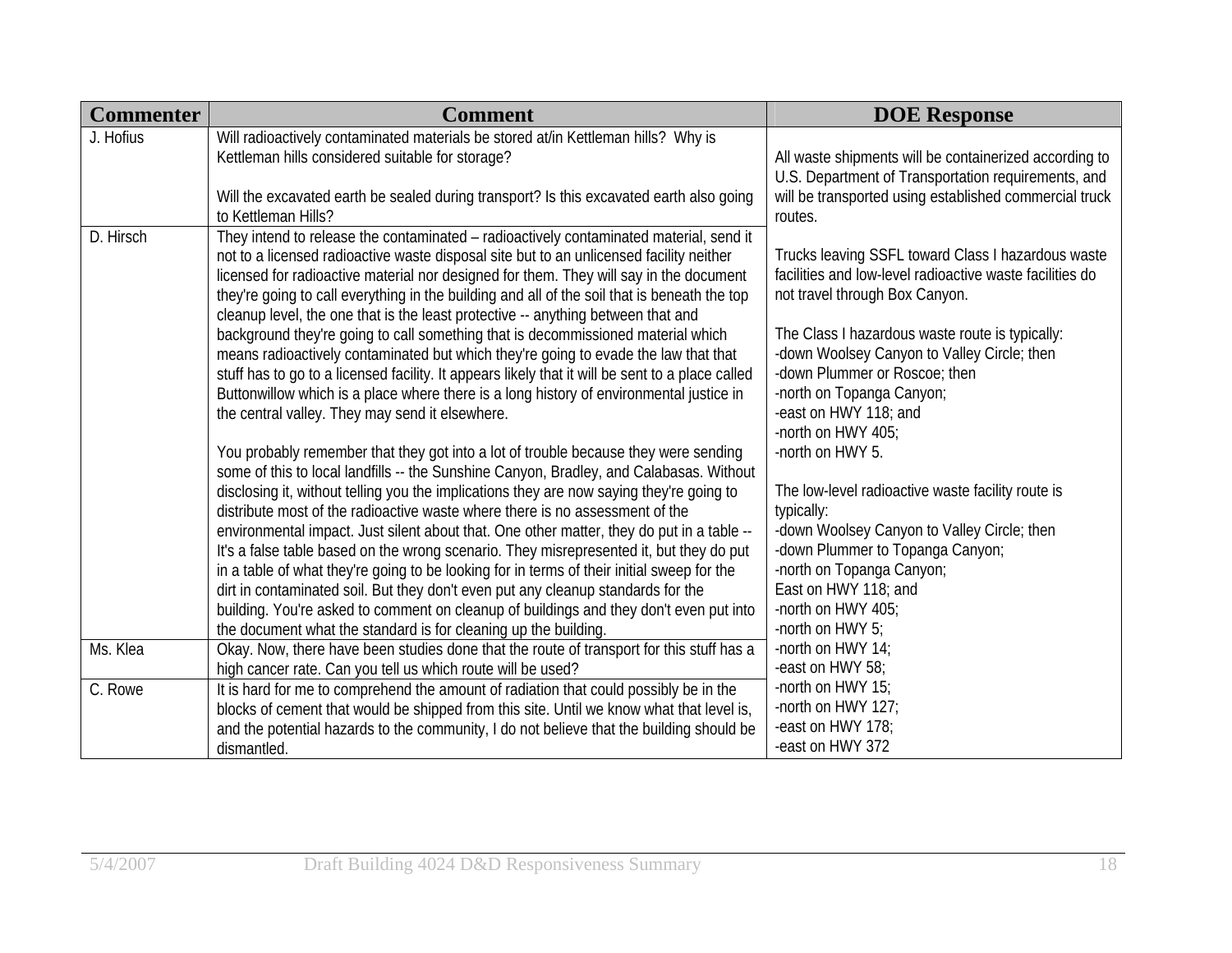| <b>Commenter</b> | Comment                                                                                                                                                                                                                                                                          | <b>DOE Response</b>                                                                                                                                                                                                                                                                                                                                                                                                                                                                                                                           |
|------------------|----------------------------------------------------------------------------------------------------------------------------------------------------------------------------------------------------------------------------------------------------------------------------------|-----------------------------------------------------------------------------------------------------------------------------------------------------------------------------------------------------------------------------------------------------------------------------------------------------------------------------------------------------------------------------------------------------------------------------------------------------------------------------------------------------------------------------------------------|
| Mr. Luker        | I live in Box Canyon. The routes for transport are literally right past my house. Will<br>there be some notice given when these transports are going to be rolling past my<br>home?                                                                                              | -north on HWY 160;<br>-east on HWY 95 to Mercury, Nevada.                                                                                                                                                                                                                                                                                                                                                                                                                                                                                     |
|                  |                                                                                                                                                                                                                                                                                  | There is a project-specific Health and Safety Plan<br>which includes policies, procedures and controls that<br>comply with the Department of Energy regulation, 10                                                                                                                                                                                                                                                                                                                                                                            |
|                  |                                                                                                                                                                                                                                                                                  | CFR 835 "Occupational Radiation Protection."<br>http://www.hss.energy.gov/Enforce/rands/10cfr835.pdf                                                                                                                                                                                                                                                                                                                                                                                                                                          |
| E. Crawford      | It's by declassifying stuff from high level to medium or medium to low and calling it<br>something that it's not and then disposing of it in the Calabasas landfill. There SNAP<br>reactor buildings going to the Calabasas landfill. No kidding. That's what they're<br>saying. | No 4024 building debris will be sent to the Calabasas<br>Landfill. The independent sampling report of the<br>Calabasas landfill concluded,<br>"The radioactivity data collected for the Calabasas<br>Landfill indicate no evidence of radioactive waste<br>disposal from the Rocketdyne facility." More<br>information on this can be found on the ETEC website<br>at:<br>http://apps.em.doe.gov/etec/ Cleanup/Waste-<br>Management.html; or<br>http://apps.em.doe.gov/etec/Cleanup/Documents<br>/WasteManagement/Calabasas_Final_Report2.pdf |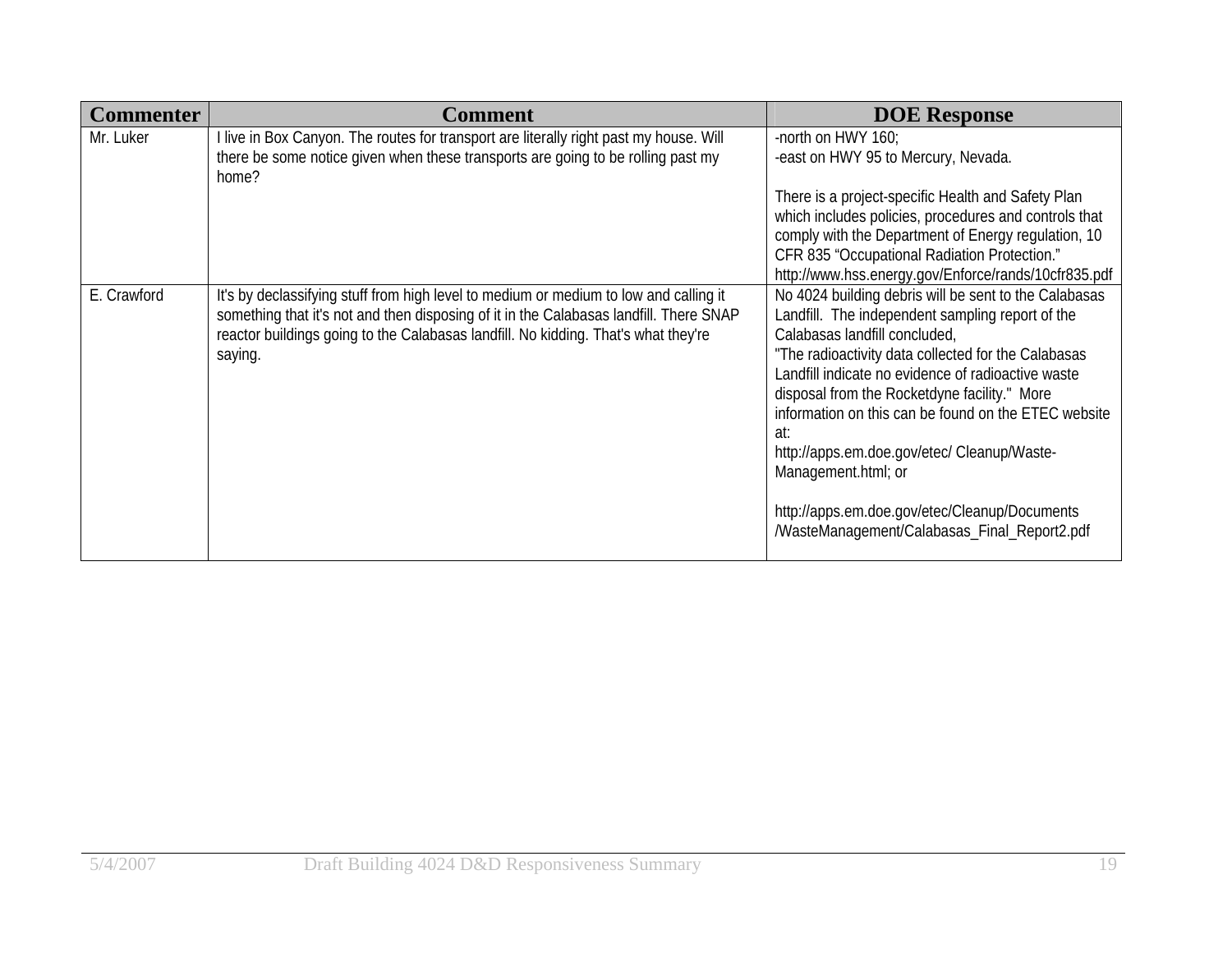| <b>Commenter</b>                         | <b>Comment</b>                                                                                                                                                                                                                                                                                                                                                                                                                                                                                                                                                                                                                                                                                                                                                            | <b>DOE Response</b>                                                                                                                                                                                                                                                                                                                                                                                                                                                                                                                     |
|------------------------------------------|---------------------------------------------------------------------------------------------------------------------------------------------------------------------------------------------------------------------------------------------------------------------------------------------------------------------------------------------------------------------------------------------------------------------------------------------------------------------------------------------------------------------------------------------------------------------------------------------------------------------------------------------------------------------------------------------------------------------------------------------------------------------------|-----------------------------------------------------------------------------------------------------------------------------------------------------------------------------------------------------------------------------------------------------------------------------------------------------------------------------------------------------------------------------------------------------------------------------------------------------------------------------------------------------------------------------------------|
| <b>Proposed Alternative</b>              |                                                                                                                                                                                                                                                                                                                                                                                                                                                                                                                                                                                                                                                                                                                                                                           |                                                                                                                                                                                                                                                                                                                                                                                                                                                                                                                                         |
| C. Walsh                                 | In order [to] be able to properly comment on the demolition of a radioactively<br>contaminated vault showing contamination penetrating the 9 foot thick walls, those<br>clean up details should be provided, but instead, are being hidden until the comment<br>period is over when we no longer have an opportunity to affect the outcome.                                                                                                                                                                                                                                                                                                                                                                                                                               | Boeing and its contractor have extensive experience<br>in decommissioning, decontaminating, and<br>demolishing radiological buildings. A similar<br>demolition project was successfully completed at                                                                                                                                                                                                                                                                                                                                    |
| Ms. Klea                                 | Anyway, I have a series of questions. I'd like to know how would you be cutting up the<br>concrete so it's of size to move when there is no hot lab to protect the process? The hot<br>lab is gone and the hot lab was used in the past to cut up concrete so it could fit on a<br>truck and be taken out. Now, how are you going to -- how are you going to make these<br>pieces down to a size that's -- that you can transport and protect -- protect the air,                                                                                                                                                                                                                                                                                                         | ETEC in 2004 for the removal of Building 4059 and<br>was presented to the public during one of DOE's<br>reqular public meetings. Similar procedures will be<br>used for the demolition of Building 4024.                                                                                                                                                                                                                                                                                                                                |
| D. Hirsch                                | protect the workers and protect the community?<br>But one other comment: Phil told you that there were only two alternatives possible. And<br>what he said was our way or no way. Clean it up the way they're proposing, which is to<br>very lax standards -- huge risk -- or not clean it up at all. Pretty remarkable that those<br>are the only two choices.<br>Those aren't the only two choices. The real choices are to clean it up consistent with<br>CERCLA, to clean it up consistent with the current zoning, to clean it up to as close to<br>10 <sup>-6</sup> as is humanly possible. So he's told you, We want to leave a ton of stuff behind and<br>your choice is to let us leave the ton of radioactive stuff behind or let us leave all of it<br>behind. | The CERCLA non-time critical removal action<br>process requires DOE to identify removal action<br>objectives and to evaluate various alternatives. The<br>No Action alternative is a mandatory alternative that<br>must be analyzed for all CERCLA-compliant actions.<br>The other alternative is demolition and off-site<br>disposal. No other alternatives would meet the<br>identified removal action objectives. Furthermore,<br>future land use scenarios and soil cleanup goals do<br>not change from alternative to alternative. |
|                                          | Those aren't the two choices and that violates CERCLA also. It makes a mockery of<br>attempting to comply with public participation. It misrepresents that EPA has signed off.<br>It misrepresents that the public has had meaningful comments. It says, for example, that<br>we will after the comment period is over figure out how we're going to measure for these<br>radioactive materials, but the public will be frozen out of that as well.                                                                                                                                                                                                                                                                                                                       | Any on-site or off-site soil used as backfill will be<br>sampled to verify its cleanliness, prior to its use.<br>The activated concrete in the test cells will be<br>removed in a carefully planned manner that contains<br>dust generated during the process. A series of                                                                                                                                                                                                                                                              |
| D. Hirsch<br>Dr. T. Cochran<br>M. Decker | "A hard look at alternatives" is at the heart of environmental analysis. However, the<br>EE/CA proposes only two alternatives - the seriously inadequate cleanup standards<br>and methods put forward, and doing nothing. No other alternatives - e.g., the EPA site<br>survey, cleanup standards based on rural residential land use, cleanup objectives that<br>aim as close to 10 <sup>-6</sup> as feasible, disposal of all radioactively contaminated wastes in a<br>licensed radioactive waste disposal facility- are considered.                                                                                                                                                                                                                                   | engineering and administrative measures will be<br>utilized to mitigate fugitive emissions of dust. The<br>work within the test cells will be performed under<br>negative ventilation by using HEPA ventilation<br>systems with sufficient flow rates to maintain a<br>negative pressure within the cells. Airlocks will be                                                                                                                                                                                                             |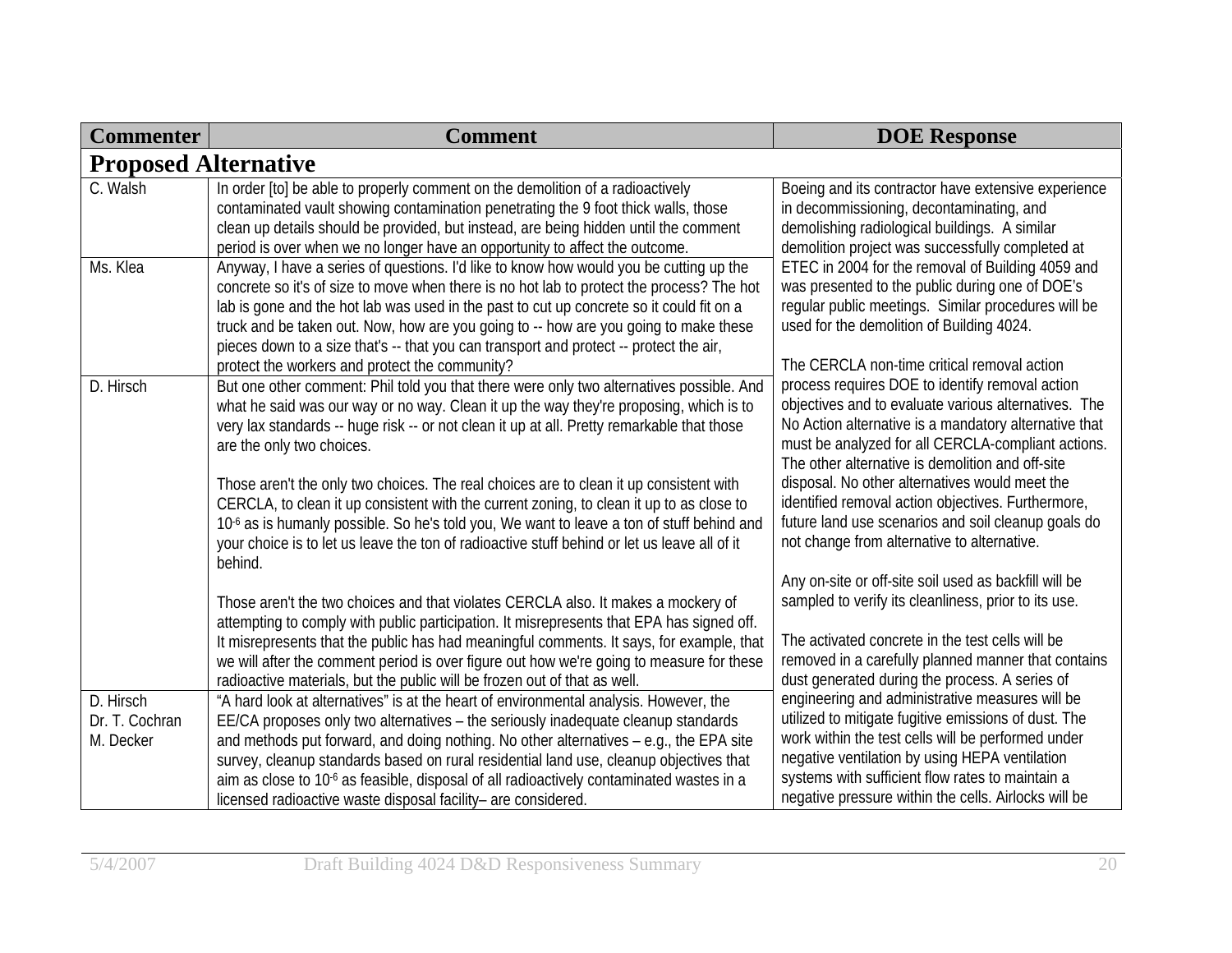| <b>Commenter</b> | <b>Comment</b>                                                                                | <b>DOE Response</b>                                                                                          |
|------------------|-----------------------------------------------------------------------------------------------|--------------------------------------------------------------------------------------------------------------|
| Mr. Parks:       | You're talking about cutting up Building 24, taking it down, and putting it in -- Well, you   | used for access and egress to prevent dust from                                                              |
|                  | couldn't get big pieces of cement in that vault -- in that middle vault. I mean, it's a small | escaping the cell area. In addition to the ventilation                                                       |
|                  | door. And you talk about putting three -- taking down three stories, and putting it and       | systems, source capture techniques such as HEPA                                                              |
|                  | taking it inside and cutting it up in that little aluminum vault. That's impossible. You      | vacuums will be used to collect dust produced during                                                         |
|                  | know, this is a pretty large facility with lots of cement and lots of aluminum. So I don't    | concrete removal. Buffer areas will be established to                                                        |
|                  | know how you could do that. You might be able to get that in the substructure above,          | monitor personnel and equipment to ensure                                                                    |
|                  | but you're not going to take down that aluminum. It's impossible. Thank you.                  | contamination is not spread outside of the cells.                                                            |
| Mr. Luker        | Building 4024, there was a question asked, How are you going to cut it up? How are you        | Local air sampling within the cells will be performed                                                        |
|                  | going to get it out of there? You're reasonably succinct about that. But how do you take      | on a continuous basis to measure concentrations in                                                           |
|                  | the foundation out from under a building without removing the building itself? At some        | the air. A continuous air monitoring system will be                                                          |
|                  | point you're going to put some kind of structure around this with, say, sprinklers or         | used to provide direct readings of airborne                                                                  |
|                  | something to keep the dust down?                                                              | concentrations and alarm if warning levels are                                                               |
| Ms. Klea         | Okay. Just stay there. Where are they going to get the backfill from to fill in this site?    | approached. If warning levels are reached, then work<br>will be stopped and the cause will be determined and |
|                  |                                                                                               | corrected. Surface disturbing work within the test                                                           |
|                  | So you're just going to take it from the same area to backfill it, surrounding the reactor?   | cells will be performed only when the cell is sealed                                                         |
|                  | But you have to saw it. Right? You have to saw it to make smaller pieces?                     | and the roll up doors are closed on the ground level                                                         |
|                  |                                                                                               | to prevent drafts. The combination of engineering                                                            |
|                  | So there would be a potential release of dust?                                                | and administrative controls, as well as utilizing the                                                        |
| J. Hofius        | How will the workers performing the decontamination be informed and protected from            | existing barriers will prevent the release of dust                                                           |
|                  | exposure?                                                                                     | during the concrete removal phase of the project.                                                            |
| C. Rowe          | As I stated during the public comment period at that meeting, about 15 years ago I            |                                                                                                              |
|                  | received a letter from a governmental agency stating that my home in West Hills was in        | Additionally, EPA stated in an e-mail to the SSFL                                                            |
|                  | the "prevailing winds" area of the Santa Susanna facility. I believe that a similar letter    | work group that, "EPA believes that the cleanup of                                                           |
|                  | needs to go out to the homes in West Hills, Chatsworth, and Simi Valley, etc, that would      | the facility footprints at Building 4024 and the RMHF,                                                       |
|                  | be affected by an remediation of the soils at this site.                                      | as proposed in the Two EE/CAs, will make those two                                                           |
|                  |                                                                                               | specific parcels safe for unrestricted use" (EPA                                                             |
|                  | I believe that more studies of the health implications of the cleanup of this site need to    | 2007).                                                                                                       |
|                  | be done before any more buildings are moved.                                                  |                                                                                                              |
| Mr. Luker        | One of the big questions in my mind is, Which is safer: Hauling this crap away to             |                                                                                                              |
|                  | Nevada or just leaving it where it is? And maybe you stabilize the building and you turn      |                                                                                                              |
|                  | it into a monument to the atomic -- the atomic industry. Maybe you take these tests and       |                                                                                                              |
|                  | you turn them into monuments to rocket testing and the moon program. You know,                |                                                                                                              |
|                  | there's some really amazing stuff that's been done there.                                     |                                                                                                              |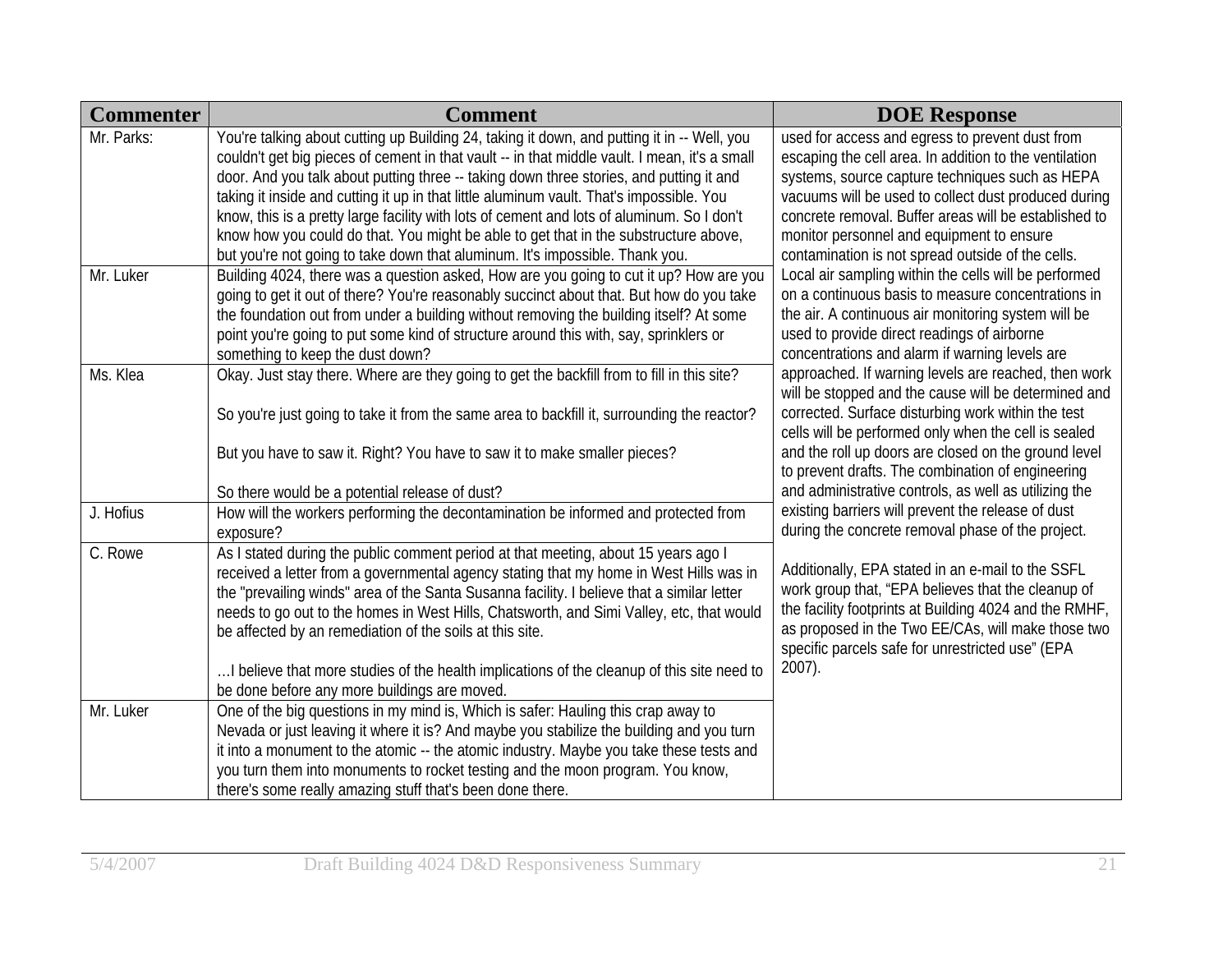| <b>Commenter</b> | <b>Comment</b>                                                                                                                                                                                                                                                                                                                                                                                                                                                                                                                                                                                                                                   | <b>DOE Response</b>                       |
|------------------|--------------------------------------------------------------------------------------------------------------------------------------------------------------------------------------------------------------------------------------------------------------------------------------------------------------------------------------------------------------------------------------------------------------------------------------------------------------------------------------------------------------------------------------------------------------------------------------------------------------------------------------------------|-------------------------------------------|
| <b>B.</b> Maher  | Our concern as people living in the surrounding communities is that we have very strong<br>winds. It is a fact that nuclear radiation is spread through the wind.<br>I heard about the plans of the removal of building 4024. The sawing of the huge<br>concrete blocks that are contaminated, and moving those parts of a building that has<br>been said that it is so complex and big it should never be moved, I believe that the plans<br>of demolition and removal of building 4024 should not be carried through. Also, I felt at<br>the February 21st meeting that you people representing Boeing and Doe were more                       | Please see DOE response on previous page. |
|                  | interested in YOUR best interest's instead of the communities.<br>What would be the point in moving around and stirring up RADIATION? And why would<br>it be moved anyway? The land is not safe to build on. It would be better to leave building<br>4024 intact, as is. We already have enough radiation living close to the former<br>rocketdyne facility. And now you people want to stir up more. It can not be allowed.<br>Forgive me for being so blunt, but those plans SHOULD in every way be<br>RECONSIDERED! There are thousands of lives at stake here. Please listen to the<br>voices of Reason. Thank you very much for your time!! |                                           |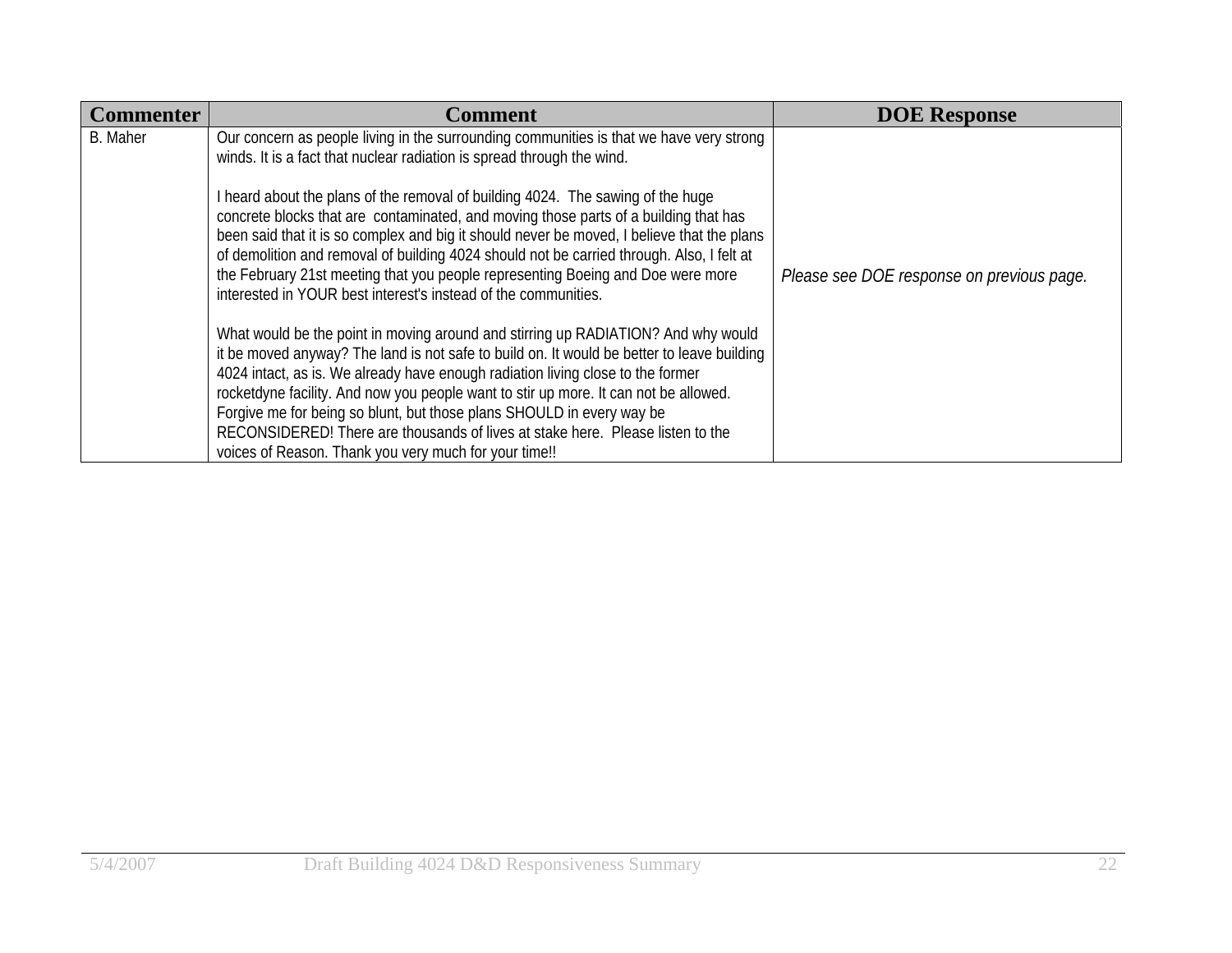| <b>Commenter</b>                        | <b>Comment</b>                                                                                                                                                                                                                                                                                                             | <b>DOE Response</b>                                                                                                                                                                                                                                                                                                                                  |
|-----------------------------------------|----------------------------------------------------------------------------------------------------------------------------------------------------------------------------------------------------------------------------------------------------------------------------------------------------------------------------|------------------------------------------------------------------------------------------------------------------------------------------------------------------------------------------------------------------------------------------------------------------------------------------------------------------------------------------------------|
|                                         | <b>Miscellaneous Comments</b>                                                                                                                                                                                                                                                                                              |                                                                                                                                                                                                                                                                                                                                                      |
| Ms. Klea                                | Okay. Do you know the risk of cancer during the demolition for the workers and for the<br>surrounding community?                                                                                                                                                                                                           | All radiological health and safety protocols will be<br>followed to ensure proper safety for demolition<br>workers, as well as the surrounding community.<br>There will be no additional cancers incurred by<br>workers or the community as a result of the<br>demolition of 4024.                                                                   |
| D. Hirsch<br>Dr T. Cochran<br>M. Decker | The EE/CA proposes cleanup of the 4024 without any such independent<br>characterization prior to cleanup (i.e., no credible method of determining where the<br>radioactive contamination is that needs being cleaned up). The protocols for the post-<br>remediation sampling are also excluded from the public for input. | Building 4024 has been sufficiently characterized to<br>determine what portions of the building are<br>contaminated. Furthermore the demolition contractor<br>will perform additional characterization surveys prior                                                                                                                                 |
| S. Boeker                               | And how -- how many -- What's your grid pattern in this and the surrounding areas,<br>surrounding Building 4024?                                                                                                                                                                                                           | to initiation of the removal action.                                                                                                                                                                                                                                                                                                                 |
| A. Salkin                               | And who is watching over this survey basically?                                                                                                                                                                                                                                                                            | As noted in Section 3 of the EE/CA, all waste<br>generated from the removal action will be<br>characterized and segregated by waste type (i.e.,<br>decommissioned material, low-level waste, or mixed<br>waste).                                                                                                                                     |
|                                         |                                                                                                                                                                                                                                                                                                                            | Protocols, sampling density, and grid patterns for the<br>final status survey will follow the guidance of the<br>Multi-Agency Radiation Survey and Site Investigation<br>Manual (MARSSIM), developed by the EPA, Nuclear<br>Regulatory Commission, DOE, and Department of<br>Defense. The Sampling and Analysis Plan will be<br>reviewed by the EPA. |
|                                         |                                                                                                                                                                                                                                                                                                                            | DOE will request ORISE to conduct verification<br>surveys to confirm DOE's final status survey.                                                                                                                                                                                                                                                      |
| M. Perryman                             | I'd also like to know -- maybe Phil, with your radiation experience at the field lab, what's<br>the cost of human lives in the cleanup of this project? I know, in past presentations, it's<br>brought up what the cost is to human life in the process of D & D.                                                          | All health and safety protocols will be followed to<br>ensure proper safety for demolition workers.                                                                                                                                                                                                                                                  |
|                                         |                                                                                                                                                                                                                                                                                                                            | The total additional radiation induced cancers to<br>future users of 4024 site will be zero.                                                                                                                                                                                                                                                         |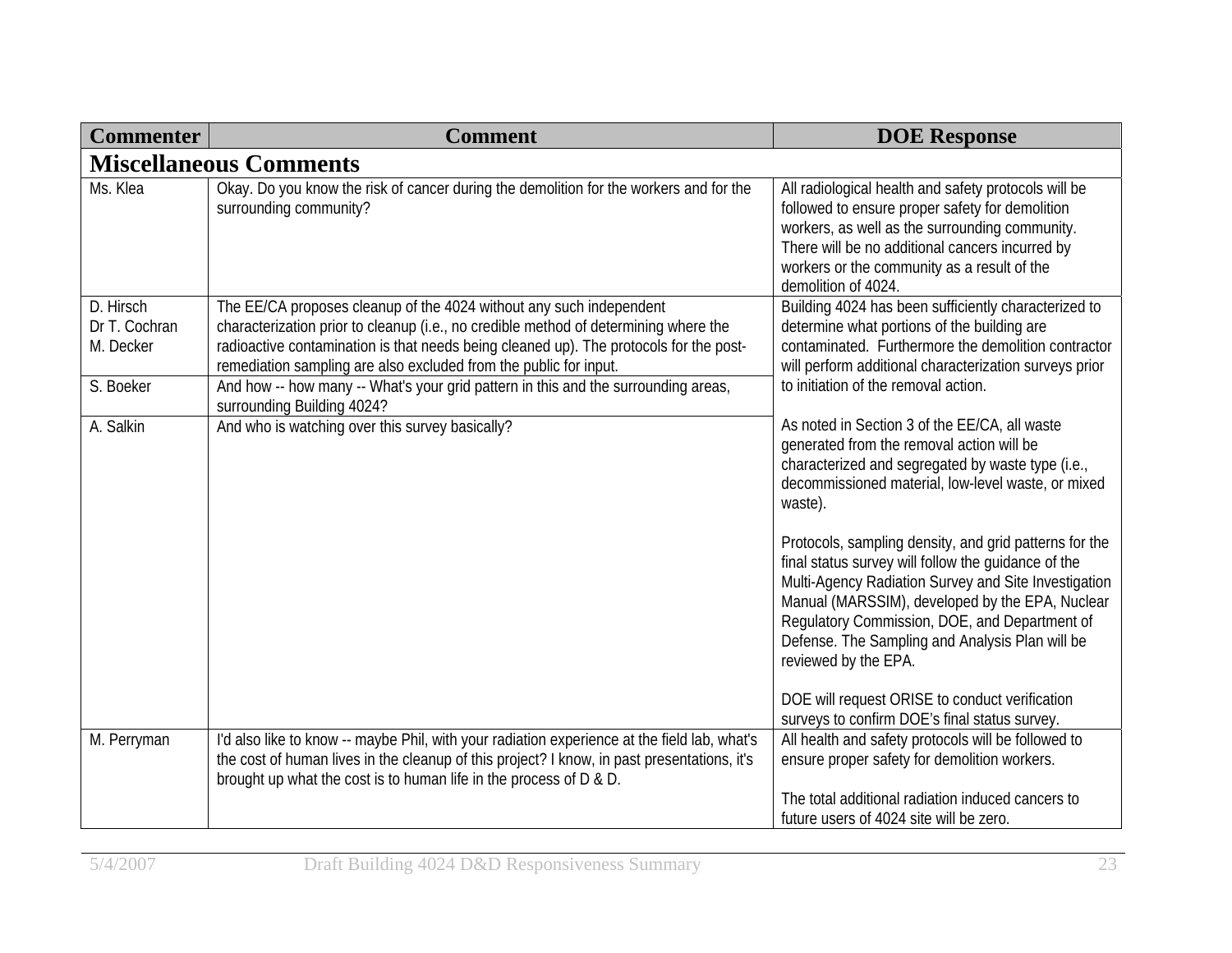| <b>Commenter</b> | <b>Comment</b>                                                                                                                                                                                                                                                                                                                                                      | <b>DOE Response</b>                                                                                                                                                                                                                                                                                                                                                                                                                                                                                                                                                                                                                                                                                                                                                                                                                                                                                                                                                                                                                                                                                                                                                                                                                                                                                                                                                                                                                                                                                                                                                                                         |
|------------------|---------------------------------------------------------------------------------------------------------------------------------------------------------------------------------------------------------------------------------------------------------------------------------------------------------------------------------------------------------------------|-------------------------------------------------------------------------------------------------------------------------------------------------------------------------------------------------------------------------------------------------------------------------------------------------------------------------------------------------------------------------------------------------------------------------------------------------------------------------------------------------------------------------------------------------------------------------------------------------------------------------------------------------------------------------------------------------------------------------------------------------------------------------------------------------------------------------------------------------------------------------------------------------------------------------------------------------------------------------------------------------------------------------------------------------------------------------------------------------------------------------------------------------------------------------------------------------------------------------------------------------------------------------------------------------------------------------------------------------------------------------------------------------------------------------------------------------------------------------------------------------------------------------------------------------------------------------------------------------------------|
| A. Salkin        | You know, when you're going to cut up these materials, what is going to measure what<br>is actually being put into the air? That's one of my questions that I'd like to ask.<br>What is -- How is it going to be measured? What's being put into the air? And has it<br>been measured in the past to my knowledge? How is it going to be measured going<br>forward? | Work place air monitoring and environmental air<br>monitoring has been conducted for prior radiological<br>decommissioning projects. Similar monitoring will be<br>performed for this project. Monitoring is designed to<br>quantify potential airborne contamination and to<br>ensure that appropriate respiratory protection is used<br>by the workers.                                                                                                                                                                                                                                                                                                                                                                                                                                                                                                                                                                                                                                                                                                                                                                                                                                                                                                                                                                                                                                                                                                                                                                                                                                                   |
|                  |                                                                                                                                                                                                                                                                                                                                                                     | The activated concrete in the test cells will be<br>removed in a carefully planned manner that contains<br>dust generated during the process. A series of<br>engineering and administrative measures will be<br>utilized to mitigate fugitive emissions of dust. The<br>work within the test cells will be performed under<br>negative ventilation by using HEPA ventilation<br>systems with sufficient flow rates to maintain a<br>negative pressure within the cells. Airlocks will be<br>used for access and egress to prevent dust from<br>escaping the cell area. In addition to the ventilation<br>systems, source capture techniques such as HEPA<br>vacuums will be used to collect dust produced during<br>concrete removal. Buffer areas will be established to<br>monitor personnel and equipment to ensure<br>contamination is not spread outside of the cells.<br>Local air sampling within the cells will be performed<br>on a continuous basis to measure concentrations in<br>the air. A continuous air monitoring system will be<br>used to provide direct readings of airborne<br>concentrations and alarm if warning levels are<br>approached. If warning levels are reached, then work<br>will be stopped and the cause will be determined and<br>corrected. Surface disturbing work within the test<br>cells will be performed only when the cell is sealed<br>and the roll up doors are closed on the ground level<br>to prevent drafts. The combination of engineering<br>and administrative controls as well as utilizing the<br>existing barriers will prevent the release of dust |
| 5/4/2007         | Draft Building 4024 D&D Responsiveness Summary                                                                                                                                                                                                                                                                                                                      | during the concrete removal phase of the project.                                                                                                                                                                                                                                                                                                                                                                                                                                                                                                                                                                                                                                                                                                                                                                                                                                                                                                                                                                                                                                                                                                                                                                                                                                                                                                                                                                                                                                                                                                                                                           |